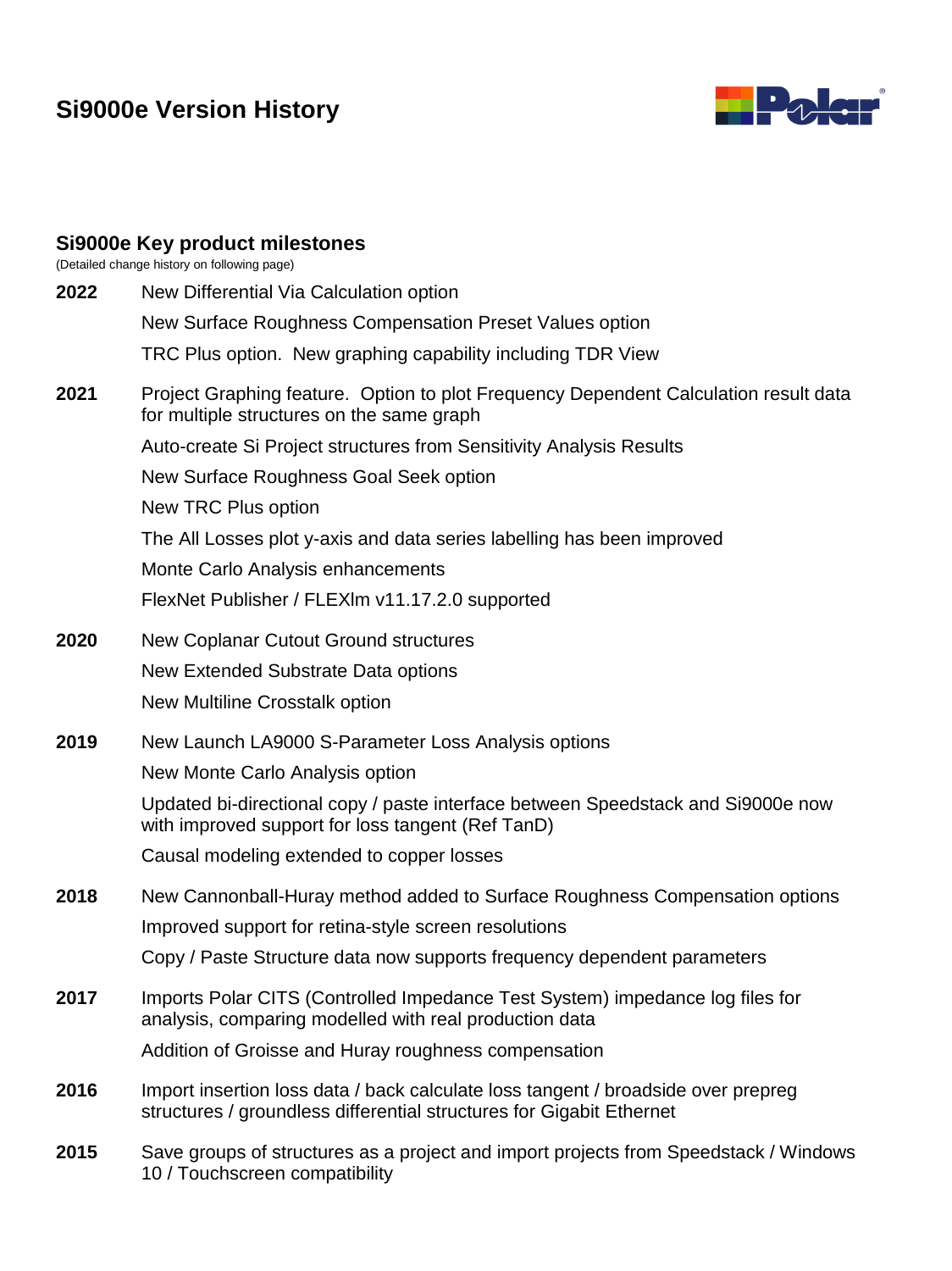- **2014** Enhanced causal modeling and options for Er behaviour / Compatibility for users of SPP insertion loss test.
- **2013** Process window capability / Enhanced calculation of low frequency resistance / Eight additional coplanar structures
- **2012** Traffic signal via check enhanced / New graph style for presentations / copy paste mesh planes to and from Speedstack
- **2011** Copper roughness compensation now caters for drum and shiny side copper / Hatched planes support hatch - solid plane on alternate layers
- **2010** Enhanced accuracy mode added / Initial support for crosshatch (mesh) planes / Touchstone™ import capability
- **2009** My structures rename structures using in house conventions / Loss budget display loss budget on insertion loss graph / Causality forced when using extended substrate data. BEM engine fixes for coated structures. Fixes for unit conversion of skin depth. LF support – calc engine now solves down to low (KHz) frequencies

For detailed changes – please read on: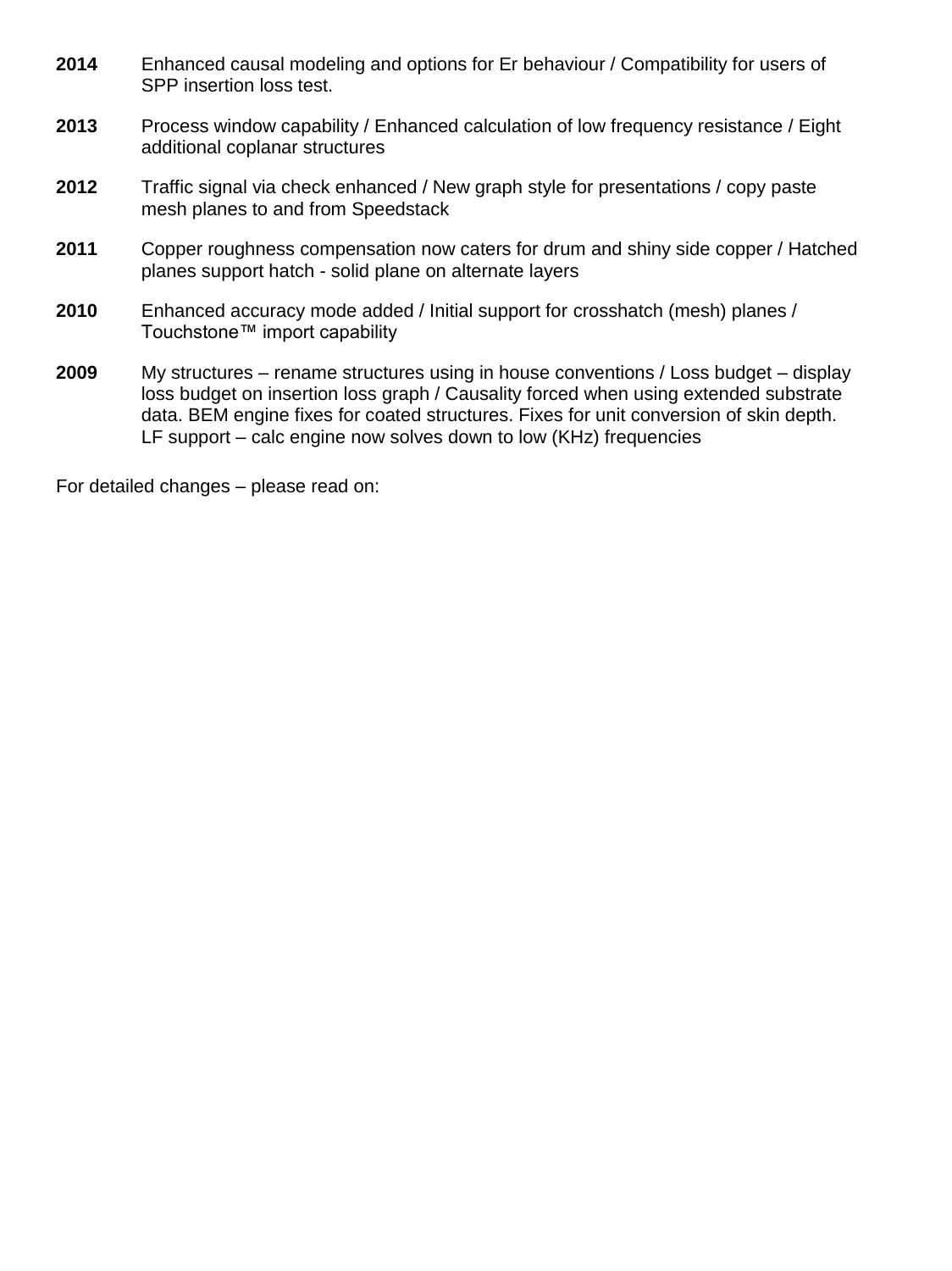#### **Si9000e Changes v22.04 (2022)**

New Differential Via Calculation option

This Differential Via Calculation is now part of a new tabbed Via Checks dialog accessible from the toolbar. It also contains the Via Stub Check and Via Pad / Anti Pad Coaxial Calculation that were previously present on the main interface

Import Measurement Data from Atlas VNA. This option has been enhanced so that the current structure frequency range is automatically adjusted to match the measurement data during import

FlexNet Publisher / FLEXlm v11.17.2.0 supported

CalcEngineBEMDLL (21.03.01) / PSec.DLL (20.11.23.0) PolarGraphDLL (20.10) / PEGRP32F.DLL (8.0.0.62) TRC.EXE (22.02)

## **Si9000e Changes v22.03 (2022)**

New Surface Roughness Compensation Preset Values option - 438-03-000522, 458-01-000072, 458- 01-000062

A new entry has been added to the Configuration menu to manage a table of Surface Roughness Preset Values composed of Description, RMS and / or Rz values

The Hammerstad / Groisse and Cannonball-Huray dialogs have been updated with the addition of '<<' options to select the required Surface Roughness Preset Values. Once chosen the roughness preset item Description and RMS or Rz values are passed back to the surface roughness dialog.

Updated .Si8, .Si9 and .SIP file formats to store new surface roughness preset descriptions and values

FlexNet Publisher / FLEXlm v11.17.2.0 supported

CalcEngineBEMDLL (21.03.01) / PSec.DLL (20.11.23.0) PolarGraphDLL (20.10) / PEGRP32F.DLL (8.0.0.62) TRC.EXE (22.02)

## **Si9000e Changes v22.02 (2022)**

TRC Plus option. New graphing capability. Includes TDR View which provides an indicative impression of the effect of the distributed resistance in a PCB transmission line when tested on a TDR based test system, for example the CITS880s.

FlexNet Publisher / FLEXlm v11.17.2.0 supported

CalcEngineBEMDLL (21.03.01) / PSec.DLL (20.11.23.0) PolarGraphDLL (20.10) / PEGRP32F.DLL (8.0.0.62) TRC.EXE (22.02)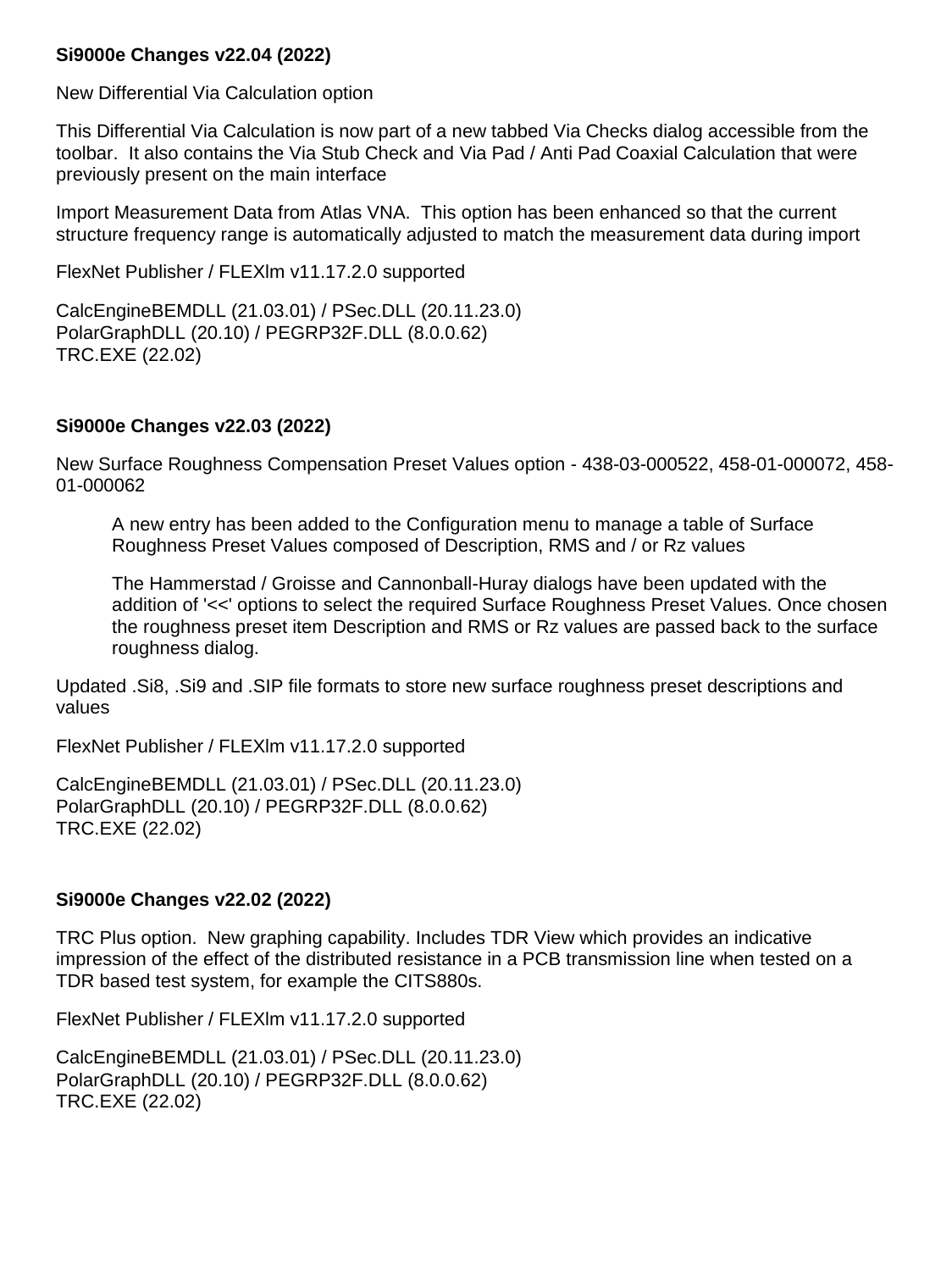#### **Si9000e Changes v21.09 (2021)**

Monte Carlo Analysis. New option added to export the Iterations / Results to Clipboard (for Excel), accessible from the right-click menu - 001-00-000869

Causally Extrapolated Substrate Data. New option added to export the Results to Clipboard (for Excel), accessible from the right-click menu - 001-00-000875

New Project Graphing feature. New option, accessible from the Projects right-click menu, to plot Frequency Dependent Calculation result data for multiple structures on the same graph.

Updated Project .SIP file format to store new project graphing information

Auto-create Si Project structures from Sensitivity Analysis Results. New option, accessible from the Results tab right-click menu.

New Surface Roughness Goal Seek option.

New option to back calculate the surface roughness for a structure from the insertion loss measurement data. The measurements are generated using the Polar Atlas system or others that are capable of measuring insertion loss

Workflow is as follows:

Step 1: Enter the total attenuation (S21 / SDD21) at a given frequency from the insertion loss measurement data

Step 2: Calculate the dielectric loss for the frequency entered from the current structure parameters. Subtracting this calculated dielectric loss from the total attenuation will leave the target conductor loss

Step 3: Use the Si9000 Goal Seek algorithm to vary the surface roughness until it matches the required value to achieve the conductor loss as calculated in Step 2

New TRC Plus option. Track Resistance Calculator has been enhanced to support longer Length of Line (LL) value - 473-03-000013. Temperature Coefficient of Resistance now supported

FlexNet Publisher / FLEXlm v11.17.2.0 supported

CalcEngineBEMDLL (21.03.01) / PSec.DLL (20.11.23.0) PolarGraphDLL (20.10) / PEGRP32F.DLL (8.0.0.62) TRC.EXE (21.09)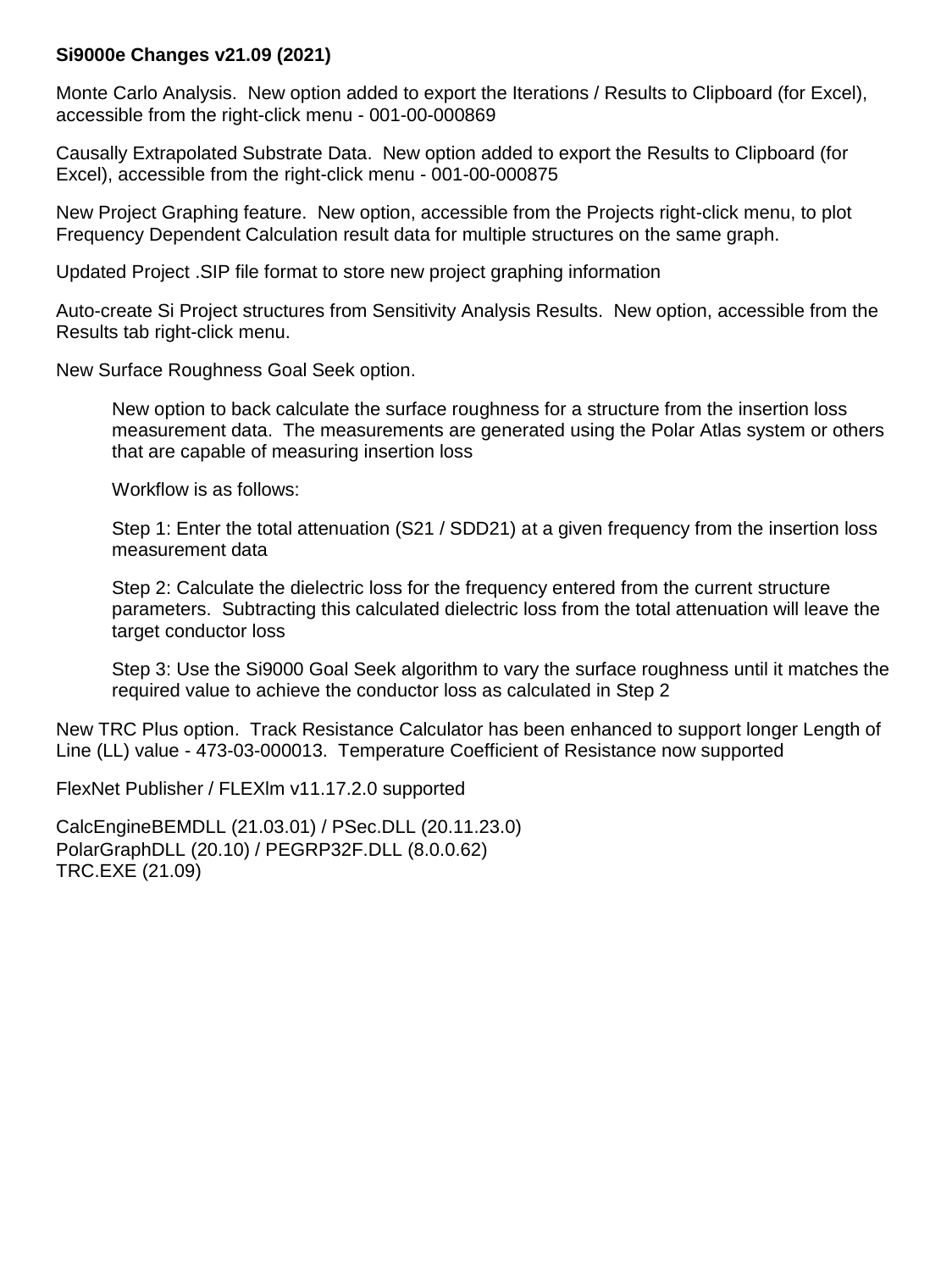#### **Si9000e Changes v21.04 (2021)**

Monte Carlo Analysis. An iteration count limit of 9,000 has been added to prevent a datagrid cell limit memory error - 001-00-000862

Coated Coplanar with Cutout Ground 3B (#8253) and Differential Coated Coplanar with Cutout Ground 3B (#8353) structures have been improved. These structures are no longer designated as Beta

The All Losses plot y-axis and data series labelling has been improved. Now easier to distinguish between Smooth Conductor Loss and Conductor Loss with Roughness - 473-03-000011

The Frequency Dependent Calculation result data grid column labelling has been improved. Now easier to distinguish between Smooth Conductor Loss and Conductor Loss with Roughness - 473-03- 000011

Import Measurement Data from Atlas VNA. When selecting "Set Frequency Range from Measurement Data" the Frequency Maximum (FMax) is now set to 50GHz - 442-03-000016

Print option. New Polar logo supported

CalcEngine. Updated to the latest edition (v21.03.01)

Graphing. Updated to the latest edition (v20.10)

FlexNet Publisher / FLEXlm v11.17.2.0 supported

CalcEngineBEMDLL (21.03.01) / PSec.DLL (20.11.23.0) PolarGraphDLL (20.10) / PEGRP32F.DLL (8.0.0.62) TRC.EXE (14.07)

#### **Si9000e Changes v21.01 (2021)**

Monte Carlo Analysis option now correctly supports dual coated structures - 479-02-000053

Edge-coupled Coated Microstrip 1B structure image amended - 001-00-000848

FlexNet Publisher / FLEXlm *v*11.17.2.0 supported

CalcEngineBEMDLL (20.08.24) / PSec.DLL (20.11.23.0) PolarGraphDLL (19.08) / PEGRP32F.DLL (8.0.0.62) TRC.EXE (14.07)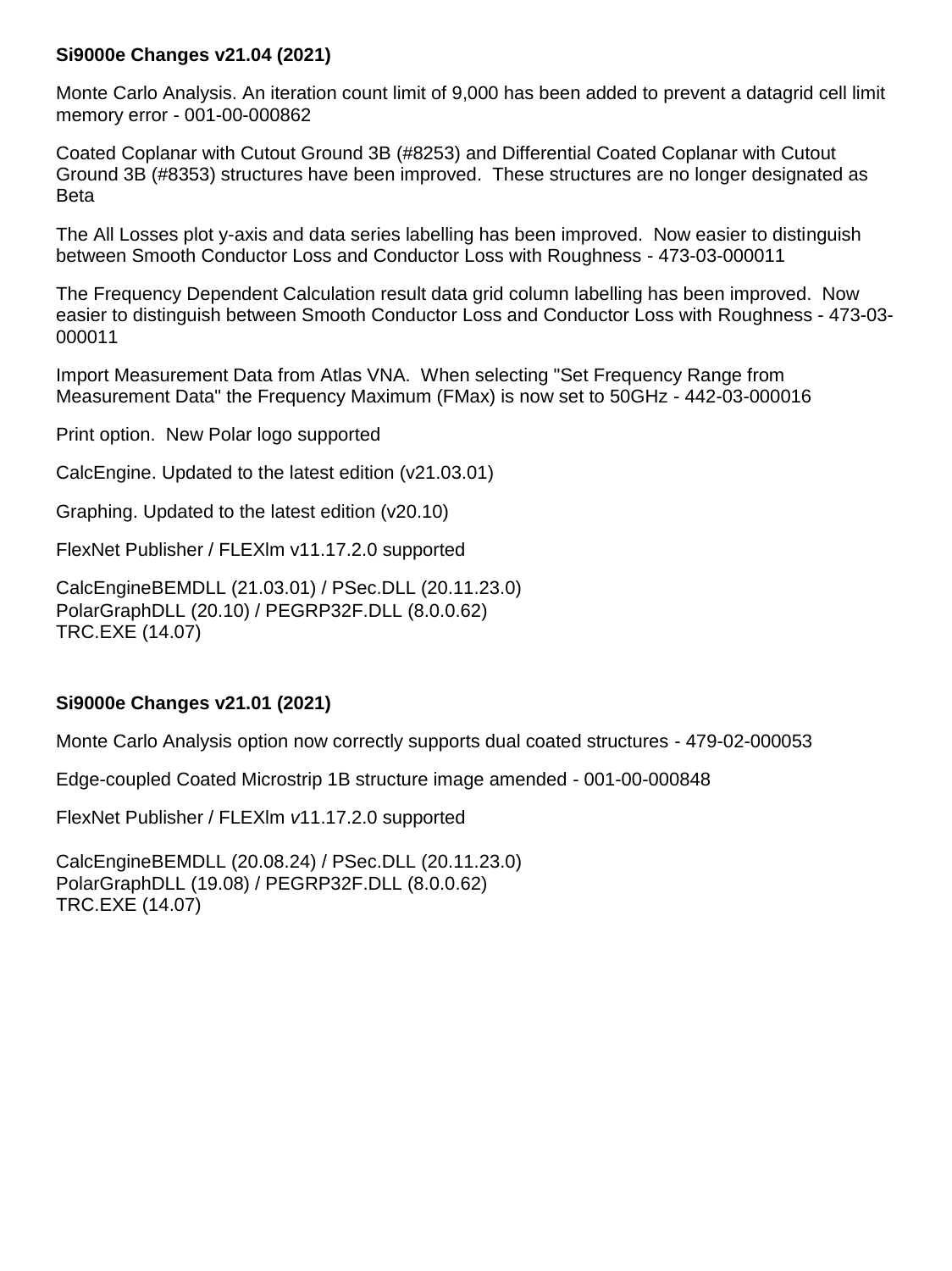### **Si9000e Changes v20.09 (2020)**

12 new coplanar cutout ground structures have been added:

- 1. Coated Coplanar With Cutout Ground 2B
- 2. Coated Coplanar With Cutout Ground 3B
- 3. Embedded Coplanar With Cutout Ground 1B2A
- 4. Offset Coplanar With Cutout Ground 1B2A
- 5. Offset Coplanar With Cutout Ground 2B1A
- 6. Offset Coplanar With Cutout Ground 2B2A
- 7. Differential Coated Coplanar With Cutout Ground 2B
- 8. Differential Coated Coplanar With Cutout Ground 3B
- 9. Differential Embedded Coplanar With Cutout Ground 1B2A
- 10.Differential Offset Coplanar With Cutout Ground 1B2A
- 11.Differential Offset Coplanar With Cutout Ground 2B1A
- 12.Differential Offset Coplanar With Cutout Ground 2B2A

Updated .Si8, .Si9 and .SIP file formats to store new coplanar cutout ground structures

FlexNet Publisher / FLEXlm v11.13.1.2 supported

CalcEngineBEMDLL (20.08.24) / PSec.DLL (15.12) PolarGraphDLL (19.08) / PEGRP32F.DLL (8.0.0.62) TRC.EXE (14.07)

### **Si9000e Changes v20.03 (2020)**

New Extended Substrate Data options

Larger Capacity Library - number of supported tables increased from 100 to 1000 - 001-00-000826

Export / import individual extended substrate tables - useful for sharing tables with others, on import the table will be appended to the existing library

Export / import complete library - share all tables in the existing library with others, on import all existing tables are cleared and replaced by those in file - 001-00-000828

When using export options it is now possible to choose the 'Save as type' format: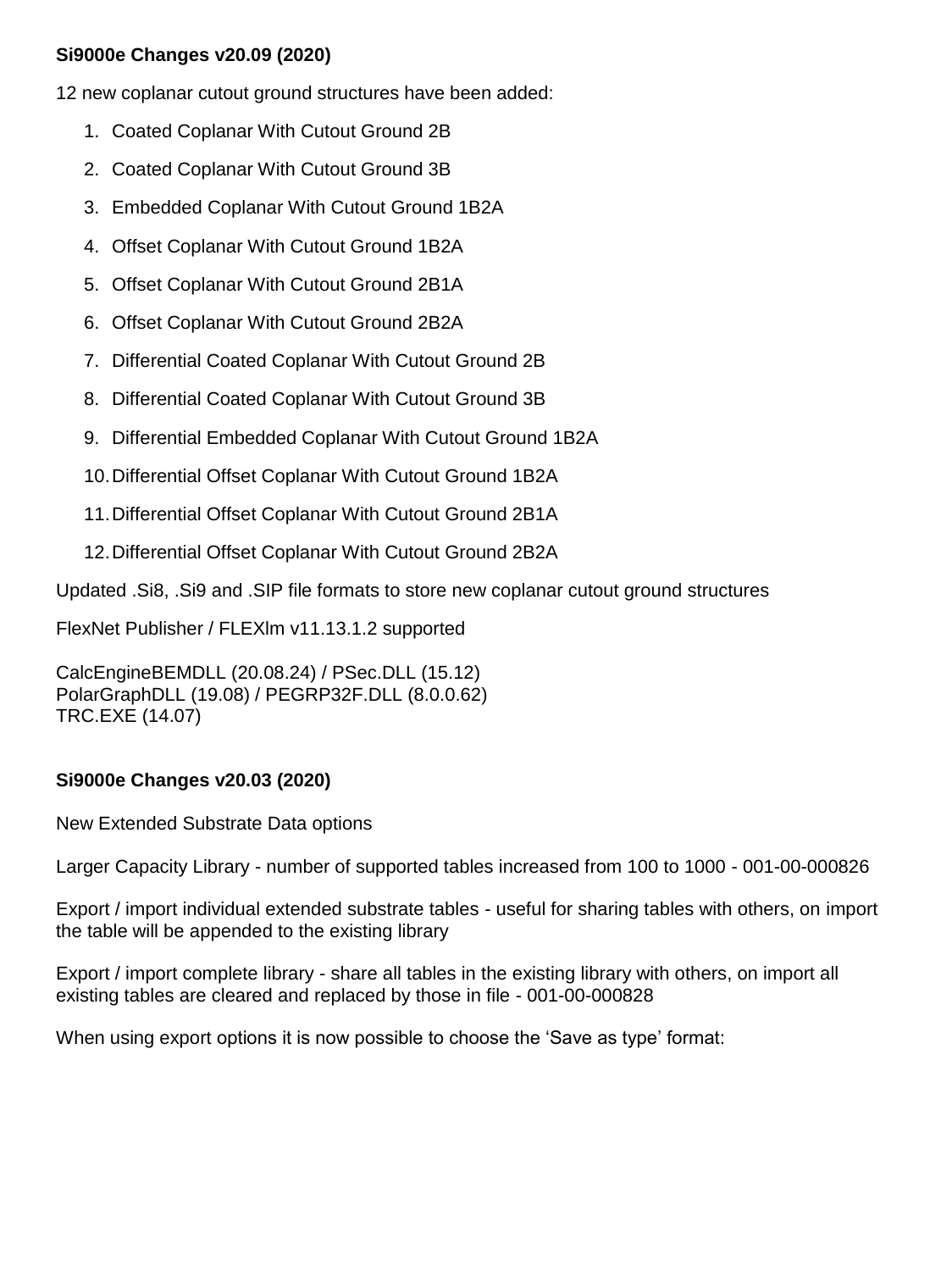- 1. ESL Extended Substrate Library
- 2. EST Extended Substrate Table
- 3. CSV Comma Separated Variables select this format if you would like to use Excel to maintain / edit the extended substrate data - 001-00-000827, 479-02-000015

Graphing Picked Data Point Info - it is now possible to copy the data point info to the clipboard from the right-click menu - 001-00-000834

FlexNet Publisher / FLEXlm v11.13.1.2 supported

CalcEngineBEMDLL (19.11.22) / PSec.DLL (15.12) PolarGraphDLL (19.08) / PEGRP32F.DLL (8.0.0.62) TRC.EXE (14.07)

#### **Si9000e Changes v20.01 (2020)**

New Multiline Crosstalk option. Requires a valid SI\_XTALK license feature

Code added to detect and warn the user not to use quotation characters in the Notes field. The presence of these characters can cause issues with the Open and Save file options - 001-00-000803

The graphing Picked Data Point text box has been increased in size to overcome a font scaling issue where the text was sometimes truncated - 438-04-000008

Updated .Si8, .Si9 and .SIP file formats to store Multiline Crosstalk parameters

FlexNet Publisher / FLEXlm v11.13.1.2 supported

CalcEngineBEMDLL (19.11.22) / PSec.DLL (15.12) PolarGraphDLL (19.08) / PEGRP32F.DLL (8.0.0.62) TRC.EXE (14.07)

#### **Si9000e Changes v19.05 (2019)**

New Launch LA9000 S-Parameter Loss Analysis toolbar and file menu options

File | Export Touchstone Format improvements

File | Export W-Element Format improvements

File | Export S-Parameter Data improvements

Si Project .SIP file association now added to auto-launch the application from the Si Project filename

CalcEngine. Causal surface roughness calculation improvements

Help | Latest Versions option added to display web pages detailing the latest Polar product versions

FlexNet Publisher / FLEXlm v11.13.1.2 supported

CalcEngineBEMDLL (19.04) / PSec.DLL (15.12) PolarGraphDLL (17.06) / PEGRP32F.DLL (8.0.0.62) TRC.EXE (14.07)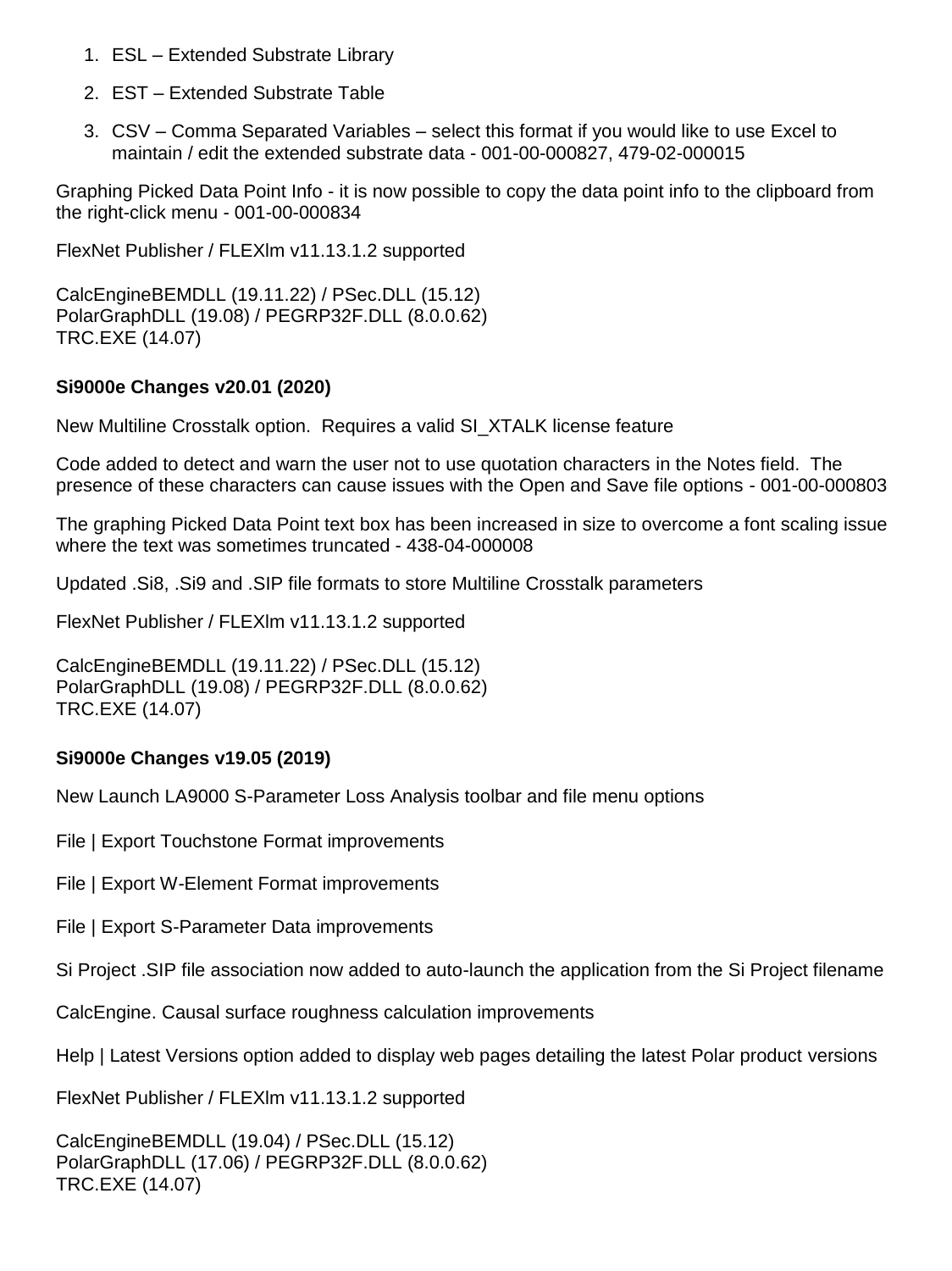## **Si9000e Changes v19.03 (2019)**

New Monte Carlo Analysis option

Updated .Si8, .Si9 and .SIP file formats to store Monte Carlo Analysis parameters

FlexNet Publisher / FLEXlm v11.13.1.2 supported

CalcEngineBEMDLL (19.01) / PSec.DLL (15.12) PolarGraphDLL (17.06) / PEGRP32F.DLL (8.0.0.62) TRC.EXE (14.07)

### **Si9000e Changes v19.01 (2019)**

Impedance and Insertion Loss Calculations - new calculation engine supported. These improvements may slightly alter the calculation results:

- 1. Modifications implemented to support causal surface roughness. When surface roughness is used the following results are now modified : dInductance,dConductorLoss, ImpedanceStruct, dImpedanceMagnitude, dModalPhaseVelocity, dAlpha, dBeta, dConductorLossWithRoughness, dAttenuationWithRoughness
- 2. Goal Seeker algorithm improvements code rewritten to support new method
- 3. Differential Offset CoplanarStrips 2B2A substrate three (H3) and four (H4) calculation corrected - 001-00-000756

Updated .Si8, .Si9 and .SIP file formats. Updated to support the Configuration | Solver Accuracy setting - 001-00-000761

Updated bi-directional copy / paste interface between Speedstack and Si9000e now with improved support for loss tangent (Ref TanD)

FlexNet Publisher / FLEXlm v11.13.1.2 supported

CalcEngineBEMDLL (19.01) / PSec.DLL (15.12) PolarGraphDLL (17.06) / PEGRP32F.DLL (8.0.0.62) TRC.EXE (14.07)

### **Si9000e Changes v18.09 (2018)**

Import CITS Data Log File option. Now supports data log files (.CLF) generated by CITS880s v18.05

Fixes:

- 1. Import CITS Log File problem when Windows Regional Settings has comma nominated as the decimal symbol. Now resolved (001-00-000745)
- 2. If the Causally Extrapolate Er / TanD mode is enabled and a Ref Frequency point of 0 Hz is entered / pasted from Speedstack an exception error is sometimes thrown when a frequency dependent calculation is selected. Validation check and suitable error now displayed. Resolved (001-00-000749)
- 3. Sensitivity Analysis, the CS*nn* parameters are now correctly copied to the Windows clipboard when the context menu Copy Results to the Clipboard (for Excel) option is selected (438-03- 000609)

FlexNet Publisher / FLEXlm v11.13.1.2 supported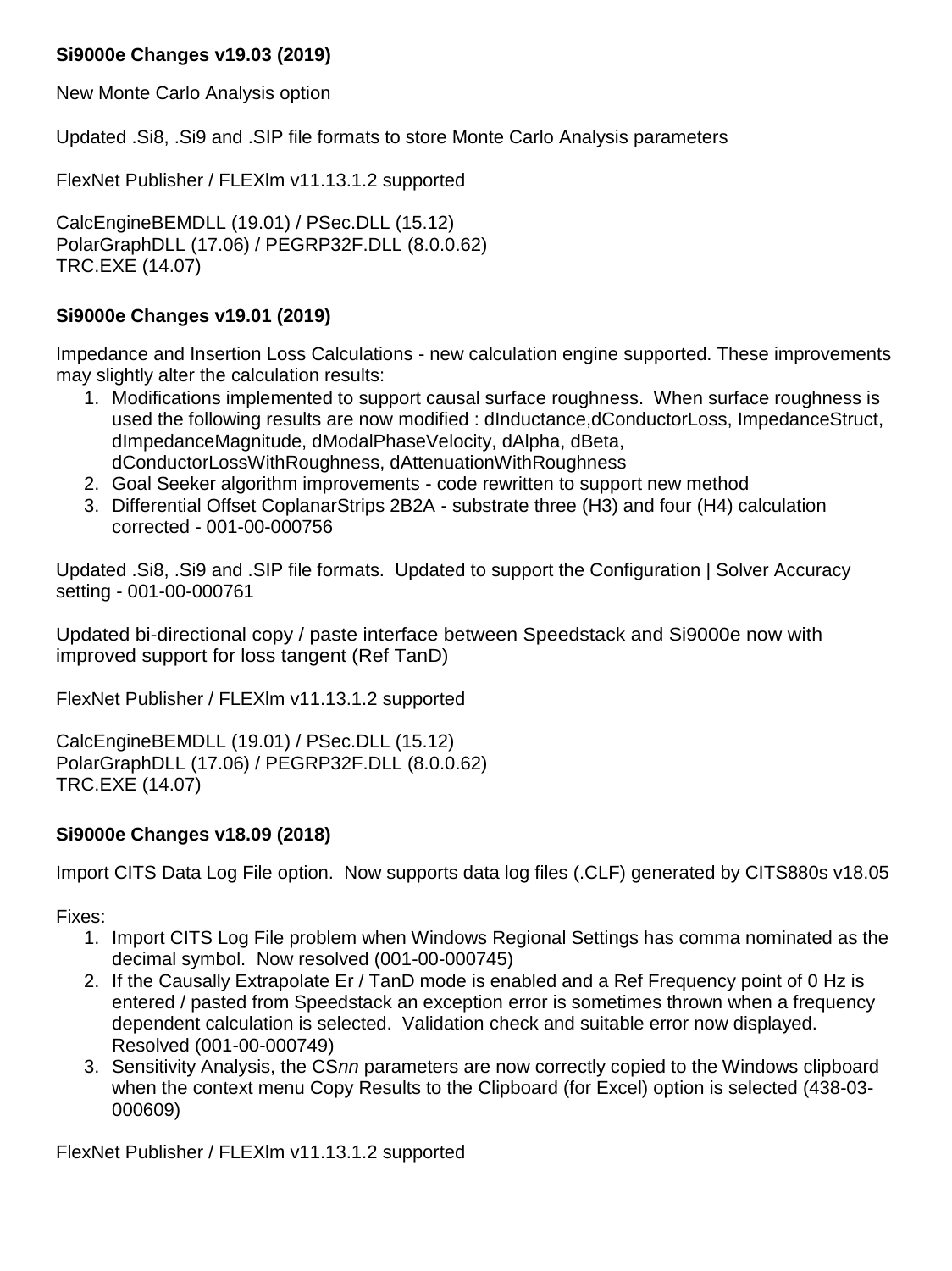## **Si9000e Changes v18.05 (2018)**

Frequency Dependent Calculations. New Cannonball-Huray method added to Surface Roughness Compensation options. This requires the entry of Matte and Drum side Rz values

Updated bi-directional copy / paste interface between Speedstack and Si9000e allows for quick transfer of structure parameters between products - Cannonball-Huray parameters now supported

Updated .Si8, .Si9 and .SIP file formats, to support the new Cannonball-Huray method / parameters

Fixes:

When the same structure is duplicated more than once in a Project an exception was caused if the first duplicated structure was not renamed. This is now resolved (470-02-000003)

FlexNet Publisher / FLEXlm v11.13.1.2 supported

CalcEngineBEMDLL (18.02) / PSec.DLL (15.12) PolarGraphDLL (17.06) / PEGRP32F.DLL (8.0.0.62) TRC.EXE (14.07)

### **Si9000e Changes v18.03 (2018)**

Import CITS Data Log File option. Now supports data log files (.CLF) generated by CITS880s v17.10

Decimal precision of parameter entries now change based upon the units selected. This improves the readability of parameter entries and improves accuracy when switching units

License feature change. The new 2018-style license features support additional data such as Polarcare Contract information. Please note, 2018 features will not support pre-v18.x versions of our products

FlexNet Publisher / FLEXlm v11.13.1.2 supported

CalcEngineBEMDLL (18.02) / PSec.DLL (15.12) PolarGraphDLL (17.06) / PEGRP32F.DLL (8.0.0.62) TRC.EXE (14.07)

### **Si9000e Changes v18.01 (2018)**

New layout of the main dialog that reduces the horizontal pixel size requirement to address truncation problems identified when 200% scaling is applied to retina-style resolutions.

Copy / Paste Structure data between Si8000m / Si9000m and Speedstack now supports frequency dependent parameters when used in conjunction with Speedstack v18.01

FlexNet Publisher / FLEXlm v11.13.1.2 supported

CalcEngineBEMDLL (17.06) / PSec.DLL (15.12) PolarGraphDLL (17.06) / PEGRP32F.DLL (8.0.0.62)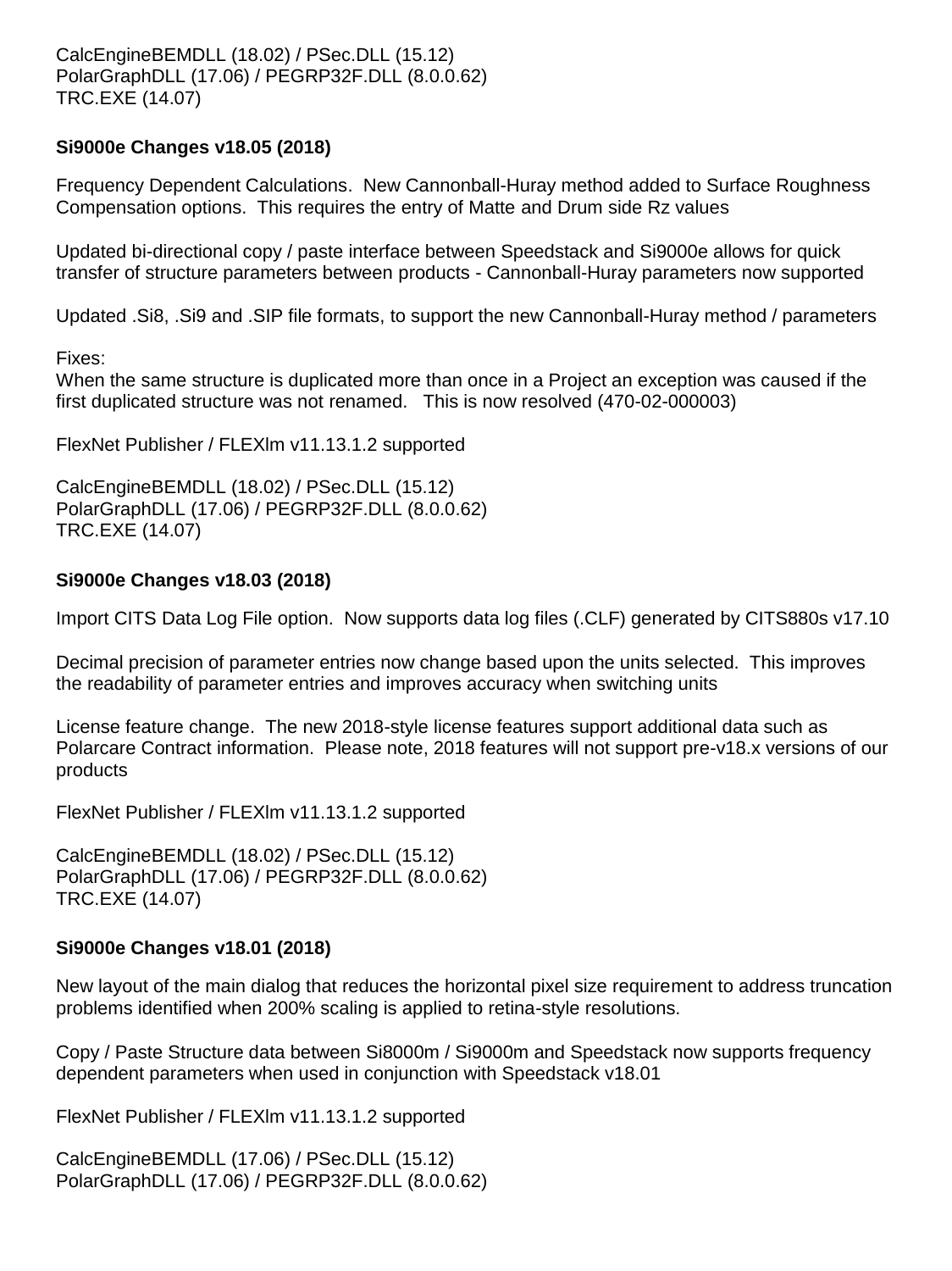## TRC.EXE (14.07)

## **Si9000e Changes v17.07 (2017)**

New Import CITS Data Log File option:

- 1. Import impedance measurement data from the Polar CITS (Controlled Impedance Test System) and compare against modelled structures
- 2. A series of graphing and analysis options are available that present the modelled / measurement data
- 3. Quickly gauge modelled to measured impedance correlation between manufacturing batches
- 4. Supports data log files (.CLF) produced by Polar CITS500s, CITS800s, CITS900s and CITS880s instruments

Import CITS, Atlas and Touchstone options now grouped together on the main toolbar

Graphing. Enhanced graphing library that supports larger data sets

User Interface. A number of user interface enhancements / improvements have been included in this release

FlexNet Publisher / FLEXlm v11.13.1.2 supported

CalcEngineBEMDLL (17.03) / PSec.DLL (15.12) PolarGraphDLL (17.06) / PEGRP32F.DLL (8.0.0.62) TRC.EXE (14.07)

### **Si9000e Changes v17.04 (2017)**

Surface Roughness Compensation enhancements:

1. Huray calculation method improved for stripline structures

FlexNet Publisher / FLEXlm v11.13.1.2 supported

CalcEngineBEMDLL (17.03) / PSec.DLL (15.12) PolarGraphDLL (13.03) / PEGRPCS.DLL (5.0.0.54) TRC.EXE (14.07)

### **Si9000e Changes v17.03 (2017)**

Surface Roughness Compensation enhancements:

- 1. New Groisse and Huray calculation methods have been introduced
- 2. It is now possible to nominate one of the four methods available: Smooth, Hammerstad, Groisse and Huray
- 3. The Huray method allows for the following parameters to be specified: Ratio of Areas, Effective Ball Radius, Area of Ball Count and Number of Balls in Area
- 4. All Losses plot will update to reflect the Surface Roughness Compensation method selected

'More' calculation enhancements:

- 1. The 'More' calculation option has been enhanced when differential structures are selected
- 2. Near-End Crosstalk (NEXT) and Coupling Percentage results are now calculated and displayed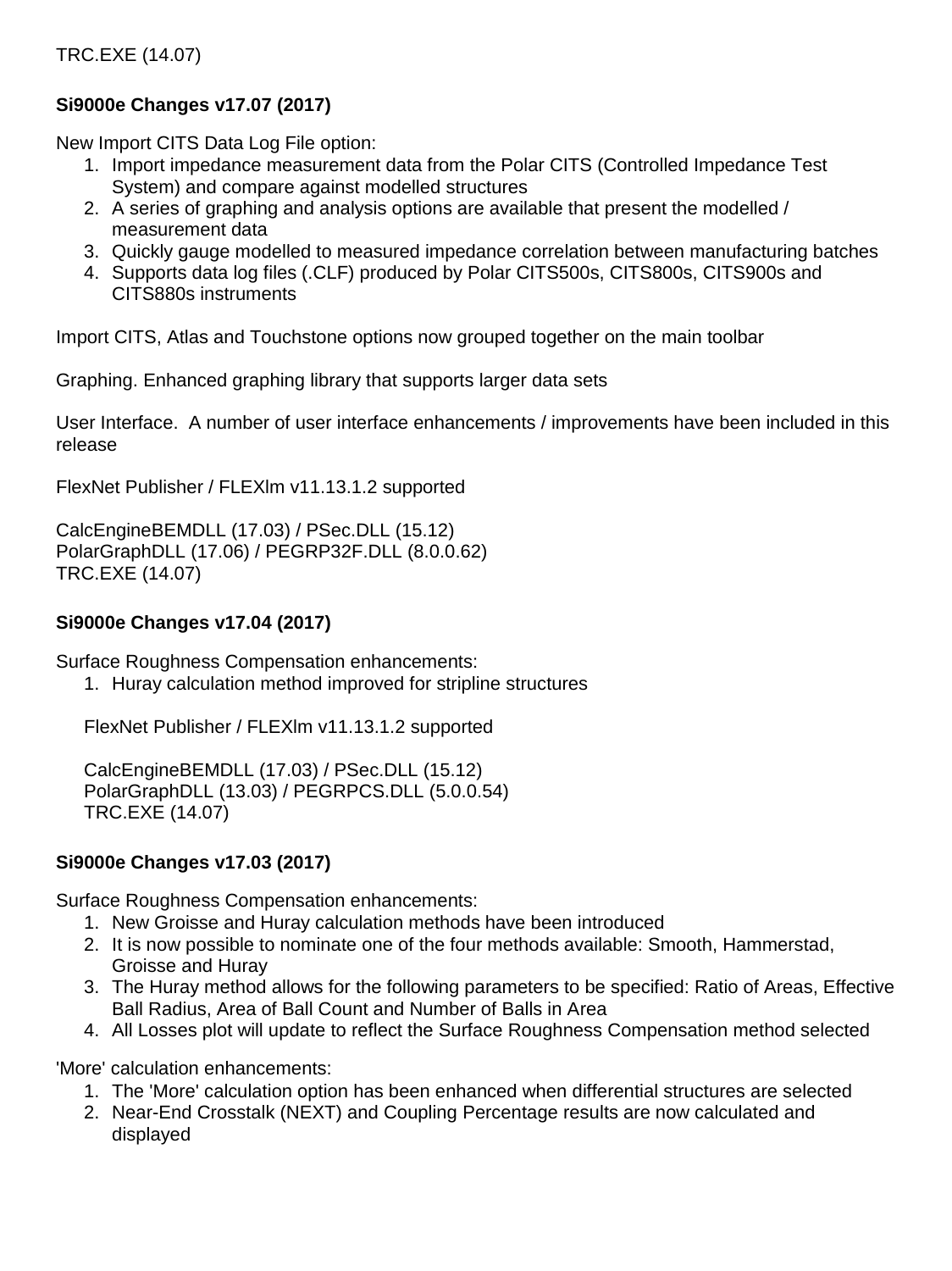Updated .Si8, .Si9 and .SIP file formats:

1. File formats updated to support new Surface Roughness Compensation methods / parameters

Fixes:

- 1. The Measurement Data tab has now been included in the multilingual translation resources (001-00-000663)
- 2. When the locale uses a comma as decimal symbol, deleting a frequency entry from an extended substrate data table caused an error. This is now resolved. (438-03-000451)
- 3. A more meaningful error message is displayed when an extended substrate table (.EST) is exported with an invalid filename (438-03-000449)

FlexNet Publisher / FLEXlm v11.13.1.2 supported CalcEngineBEMDLL (17.01) / PSec.DLL (15.12) PolarGraphDLL (13.03) / PEGRPCS.DLL (5.0.0.54) TRC.EXE (14.07)

## **Si9000e Changes v16.07 (2016)**

Features

- 1. Import measurement data directly from the Polar Atlas Transmission Line Test System:
- 2. Import measurement data acquired using Delta-L, SPP and SET2DIL test methodologies
- 3. Data may be imported from the clipboard of text file
- 4. Once imported measurement data may be overlaid onto modelled data for comprehensive analysis - measured data shown as an additional data set on the All Losses plot
- 5. New Measured Attenuation and Measured Effective Er display series have been adding to the graphing display series options
- 6. New Measurement Data tab shows imported data in table form
- 7. Measurement data table can be exported to clipboard for further analysis using other tools
- 8. New Measurement Data Options provides tools to auto-adjust the current structure to match the frequency range and length of line of the imported measurement data
- 9. Loss Tangent Goal Seek enhancements:
	- a. New functionality to set the total attenuation field from the picked data point on the All Losses graph. This is especially useful when importing measurement data
	- b. New option to update the current structure with the calculated Loss Tangent

FlexNet Publisher / FLEXlm v11.13.1.2 supported CalcEngineBEMDLL (16.04) / PSec.DLL (15.12) PolarGraphDLL (13.03) / PEGRPCS.DLL (5.0.0.54) TRC.EXE (14.07)

## **Si9000e Changes v16.05 (2016)**

Features

- 1. New Loss Tangent Goal Seek option:
- 2. New option introduced to back calculate the loss tangent for a structure from the insertion loss measurement data. The measurements are generated using the Polar Atlas system or others that are capable of measuring insertion loss

Workflow is as follows:

- 1. Enter the total attenuation (S21 / SDD21) at a given frequency from the insertion loss measurement data
- 2. Calculate the conductor loss for the frequency entered from the current structure parameters. Subtracting this calculated conductor loss from the total attenuation will leave the dielectric loss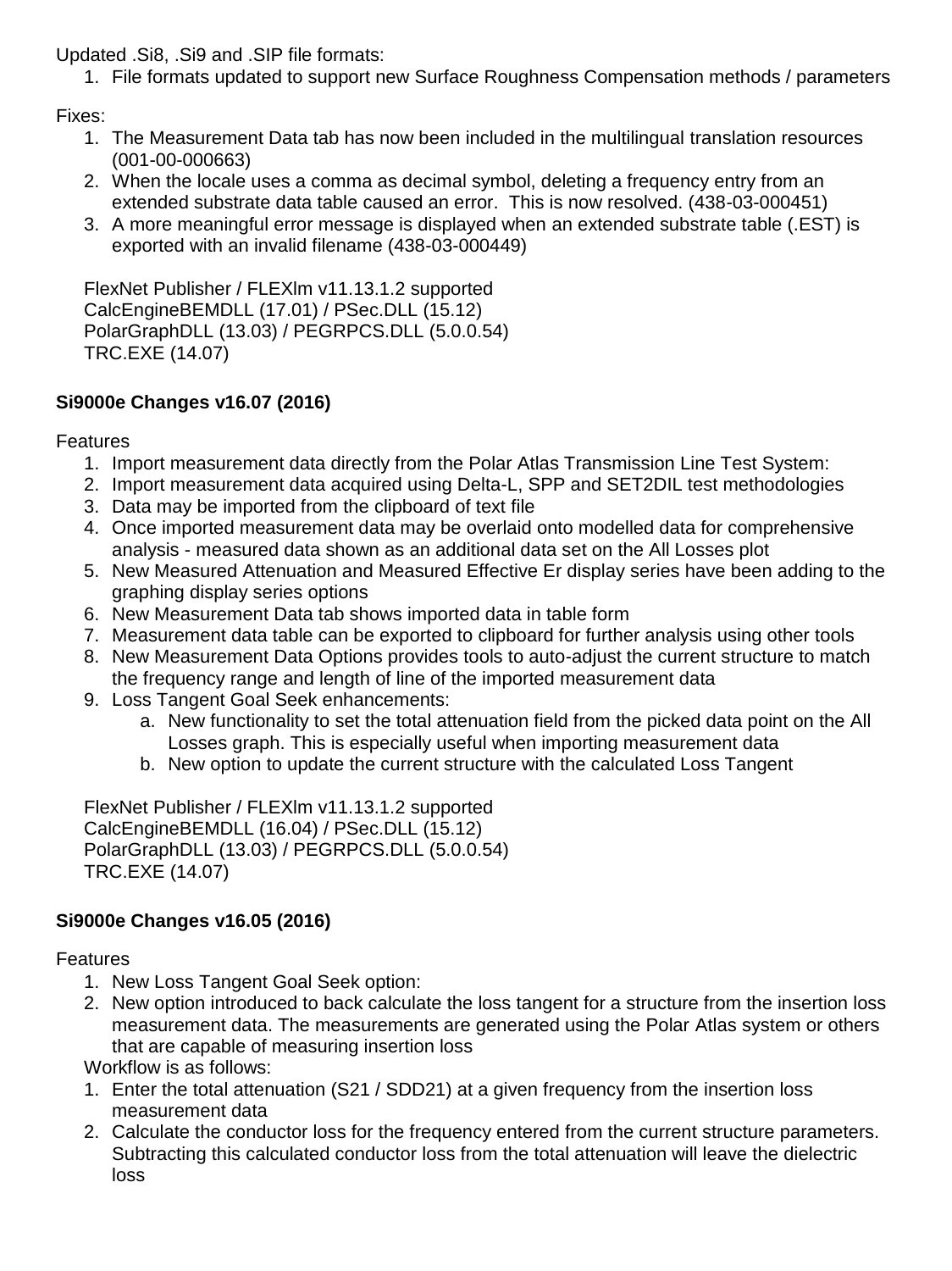3. Use the Si9000 Goal Seek algorithm to vary the loss tangent until it matches the required value to achieve the dielectric loss as calculated in Step 2

Fixes:

- 1. When the Trace Thickness (T1) is greater than the Substrate Height (Hn) the CalcEngine sometimes threw an exception error rather than displaying an appropriate warning. This has now been resolved; the eight structures identified as having the error are as follows:
	- a. Offset Coplanar Strips 1B2A,
	- b. Offset Coplanar Strips 2B2A,
	- c. Offset Coplanar Waveguide 1B2A,
	- d. Offset Coplanar Waveguide 2B2A
	- e. Diff Offset Coplanar Strips 1B2A,
	- f. Diff Offset Coplanar Strips 2B2A,
	- g. Diff Offset Coplanar Waveguide 1B2A,
	- h. Diff Offset Coplanar Waveguide 2B2A

FlexNet Publisher / FLEXlm v11.13.1.2 supported CalcEngineBEMDLL (16.04) / PSec.DLL (15.12) PolarGraphDLL (13.03) / PEGRPCS.DLL (5.0.0.54) / TRC.EXE (14.07)

## **Si9000e Changes v16.03 (2016)**

- 1. New Structures. Ten new structures have been added:
- 2. Two new Broadside structures:
	- a. BroadsideStripline1E2S,
	- b. BroadsideStripline1E3S 'Broadside over prepreg' style structures for stack ups where the two signal traces of the broadside are on separate core materials
- 3. Eight new Differential Without Ground structures:
	- a. EdgeCoupledSurfaceWithoutGnd1B,
	- b. EdgeCoupledSurfaceWithoutGnd2B,
	- c. EdgeCoupledCoatedWithoutGnd1B,
	- d. EdgeCoupledCoatedWithoutGnd2B,
	- e. EdgeCoupledEmbeddedWithoutGnd1B1A,
	- f. EdgeCoupledEmbeddedWithoutGnd1B2A,
	- g. EdgeCoupledEmbeddedWithoutGnd2B1A,
	- h. BroadsideWithoutGnd2S Aimed at low layer count stack ups commonly used in the flex market, to be used only when no reference planes exist within stack up. These structure do not return even / common mode so will work differently to the other differential structures
- 4. Extended Substrate Data. Three different modes are now selectable from the main dialog:
	- a. Constant Er / TanD
	- b. Causally Extrapolate Er / TanD
	- c. Multiple Er / TanD
- 5. New Causally Extrapolate Substrate Data options:
- 6. It is now possible to specify the substrate causal extrapolation reference points (Frequency vs Er / TanD) per structure substrate region
- 7. Substrate causal extrapolation reference points are now stored per structure allowing different structures to have different reference points
- 8. Frequency vs Er / TanD graphing shows the extrapolated data for the frequency min / max range specified
- 9. Updated .Si8, .Si9 and .SIP file formats:
- 10.File format changed to support new structures
- 11.New Extended Substrate Data modes now saved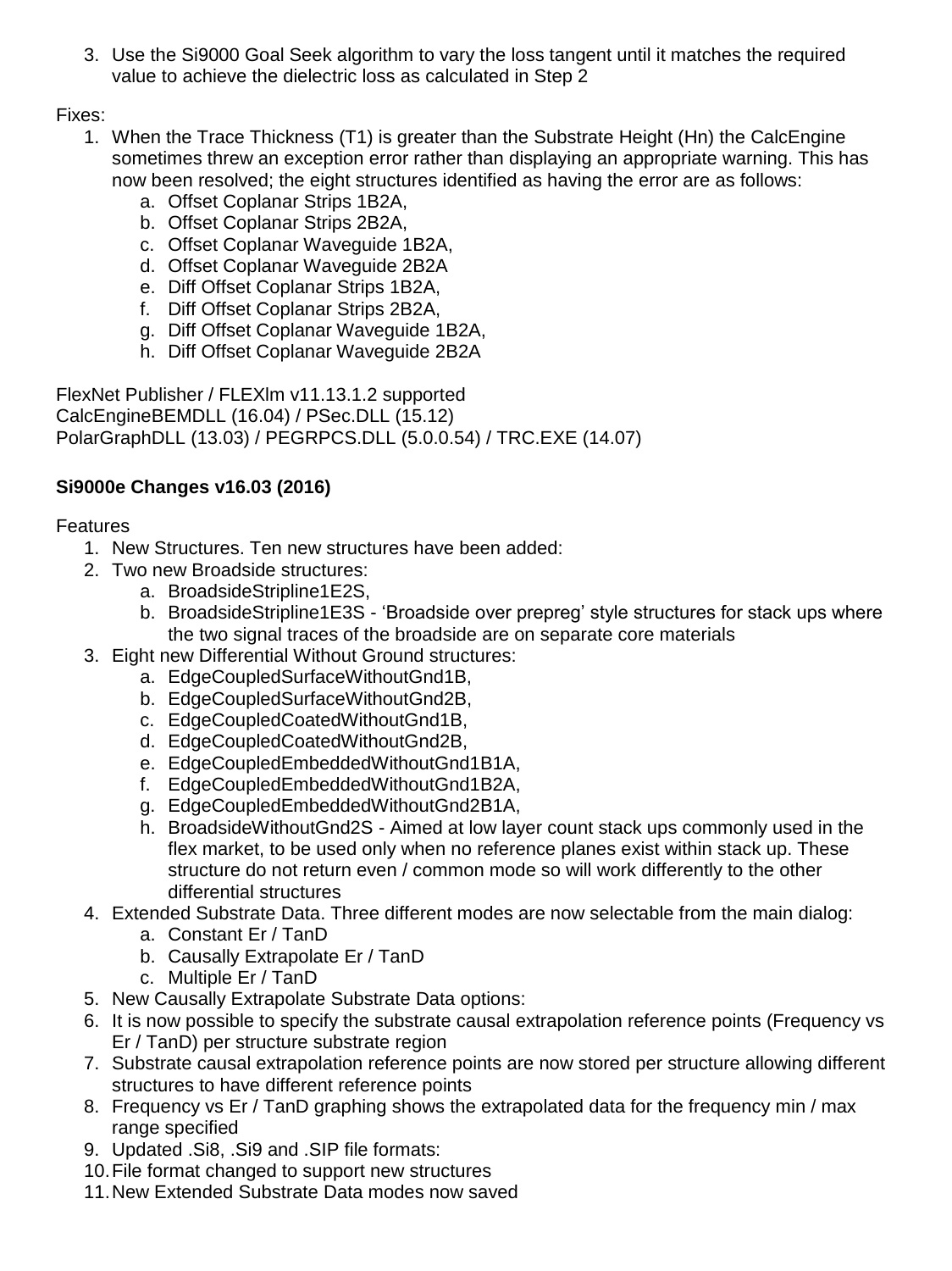12.New causal extrapolation reference points now saved

13.User Interface:

A number of user interface enhancements / improvements have been included in this release

FlexNet Publisher / FLEXlm v11.13.1.2 now supported CalcEngineBEMDLL (16.02) / PSec.DLL (15.12) PolarGraphDLL (13.03) / PEGRPCS.DLL (5.0.0.54) TRC.EXE (14.07)

## **Si9000e Changes v15.10 (2015)**

**Features** 

- 1. Application configuration files now moved to the Windows-compliant folders
	- a. Windows Vista, 7, 8, 10: \Users\<UserName>\AppData\Roaming\Polar
	- b. Windows XP: \Documents and Settings\<UserName>\Application Data\Polar
- 2. Support for Windows 10
- 3. FlexNet Publisher / FLEXlm v11.13 now supported

CalcEngineBEMDLL (12.11) / PSec.DLL (15.07) PolarGraphDLL (13.03) / PEGRPCS.DLL (5.0.0.54) TRC.EXE (14.07)

## **Si9000e Changes v15.07 (2015)**

- 1. Projects New options introduced to group design related structures into a single Project
- 2. Options are available to add, delete, rename, move up / down and duplicate structures within the Project
- 3. New toolbar options and right-click menu allows the management of structures within the Project
- 4. The structure graphic has been enhanced
	- a. Standard structures display with a teal background
	- b. Project structures display with a grey background within the caption bar displaying the Project structure name
- 5. A new Si Project file format (.SIP) has been introduced, the File menu now contains Open Project and Save Project options
- 6. The Projects feature is protected with a separate licence feature (SI\_PROJECTS)
- 7. Paste from Speedstack to Si8000m / Si9000e Project
	- a. A new toolbar option has been introduced to paste / import a group of structures from Speedstack directly into the Project group
- 8. Structure Data Storage
	- a. Previously global parameters (Frequency Distribution, Result Presentation, Surface Roughness, S-Parameter Configuration, Hatch Parameters etc) now moved to being structure-based allowing each structure to have their own complete set of parameters
	- b. Updated .Si8 file format to support new structure-based parameters
	- c. Updated .Si9 file format to support new structure-based parameters
- 9. Copy / Paste Structure data between Si8000m / Si9000m and Speedstack
	- a. The existing copy / paste structure clipboard format used with Speedstack has been updated to accommodate new data
	- b. The copy / paste structure functionality also works with CGen, a new 'Copy to CGen' toolbar options has been introduced
- 10.Copy / Paste Structure Parameters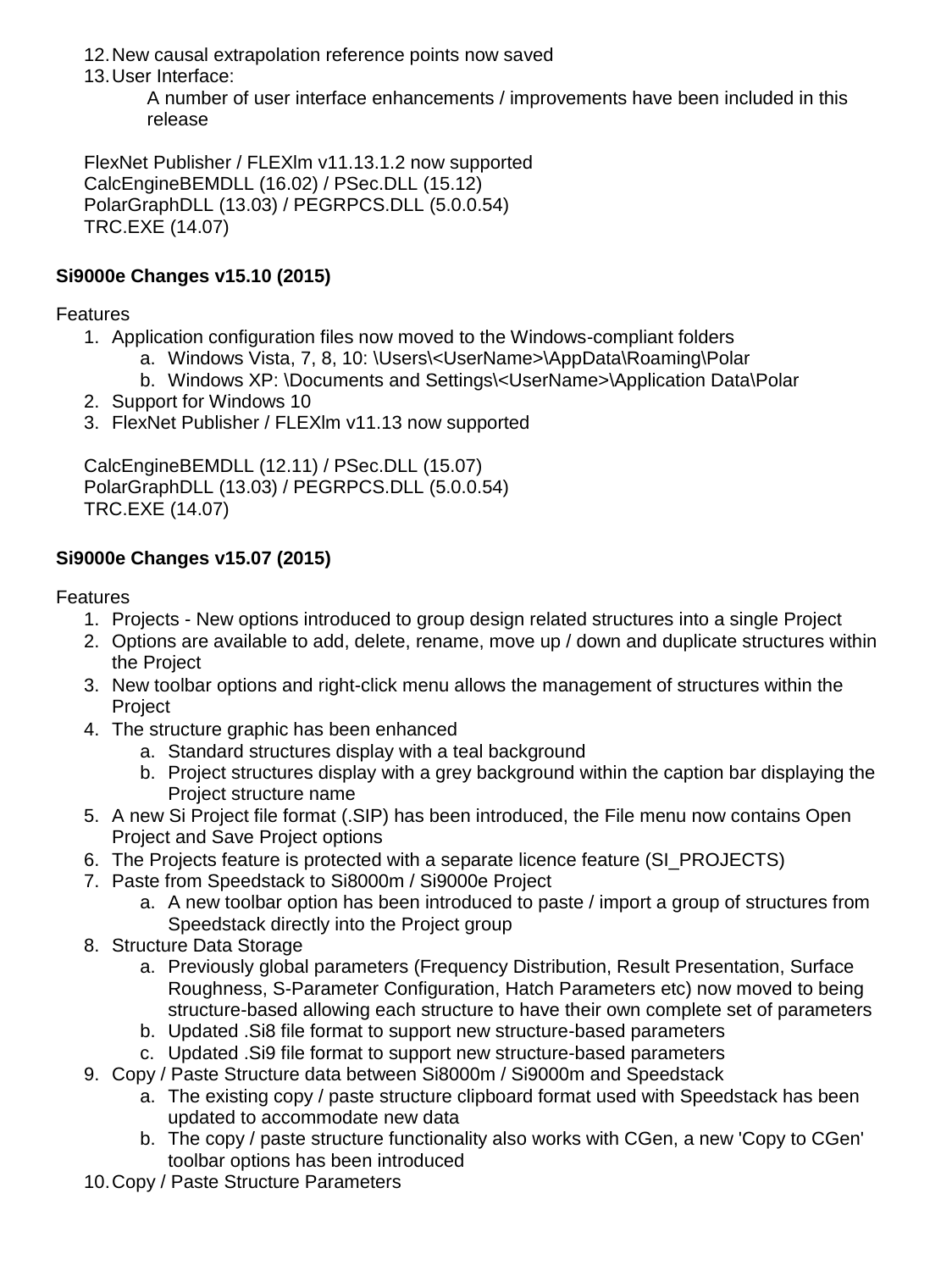- a. Copy all structure parameters (lossless and frequency dependent) and paste to another structure. This saves considerable time when comparing calculation results between two similar structures
- b. New toolbar options have been introduced for Copy Structure Parameters and Paste Structure Parameters

## 11.Printing

- a. The File | Print option has been enhanced to support Project based structures
- 12.Update ListView Structure Selection Component
	- a. Migrate from Microsoft Windows Common Control 5.00 to Windows Common Controls 6.00.
	- b. This move was required due to a problem with the ListView component in WCC 5.00 that sometimes caused the application to crash on Windows 8 / 8.1 / 10 devices with touch screens enabled.
- 13.User Interface
	- a. On the Lossless Calculation tab the Impedance / Differential Impedance result is now highlighted
	- b. A number of other user interface enhancements / improvements have been included in this release

CalcEngineBEMDLL (12.11) / PSec.DLL (9.03) PolarGraphDLL (13.03) / PEGRPCS.DLL (5.0.0.54) TRC.EXE (14.07)

## **Si9000e Changes v14.07 (2014)**

- 1. Enhancements to the More Results option:
	- a. Calculate and display Effective Er (EEr) for the structure
	- b. Calculate and display Velocity of Propagation (Vp) for the structure useful for Test Editor | Vp entry within Polar CITS test editor
- 2. Trace conductivity units:
	- a. New option to enter conductivity or resistivity of conductor
- 3. Track Resistance Calculator enhancements (TRC):
	- a. New option to enter conductivity or resistivity of material
	- b. Resistivity parameter value will now automatically pass to the TRC alongside other structures parameters (W1, W2, T1, LL etc)
	- c. New electro-deposited copper material added to the TRC material library Copper (Electro Deposited) 2.20E-08 Ohm m
- 4. Extended Substrate Data (Frequency vs Er / TanD):
- 5. Three different modes are now included:
	- a. Single value for all frequencies straight line capacitance (extended substrate data not selected)
	- b. Multi frequency points in extended substrate table (extended substrate data selected with multiple frequency points)
	- c. A single frequency point in table Svensson-Djordjevic method to enforce causal modelling (extended substrate data selected with single frequency point)
- 6. New import / export options to extended substrate data dialog have been added so that individual tables can be easily exchanged between other Si9 users. New extended substrate table file format (.est).
- 7. Enhancements for users of the Short Pulse Propagation (SPP) test method
	- a. New Alpha dB column added to frequency dependent results
		- b. New display series option to plot Alpha
		- c. New display series option to plot Beta
- 8. Printing
	- a. Effective Er added to results section of print option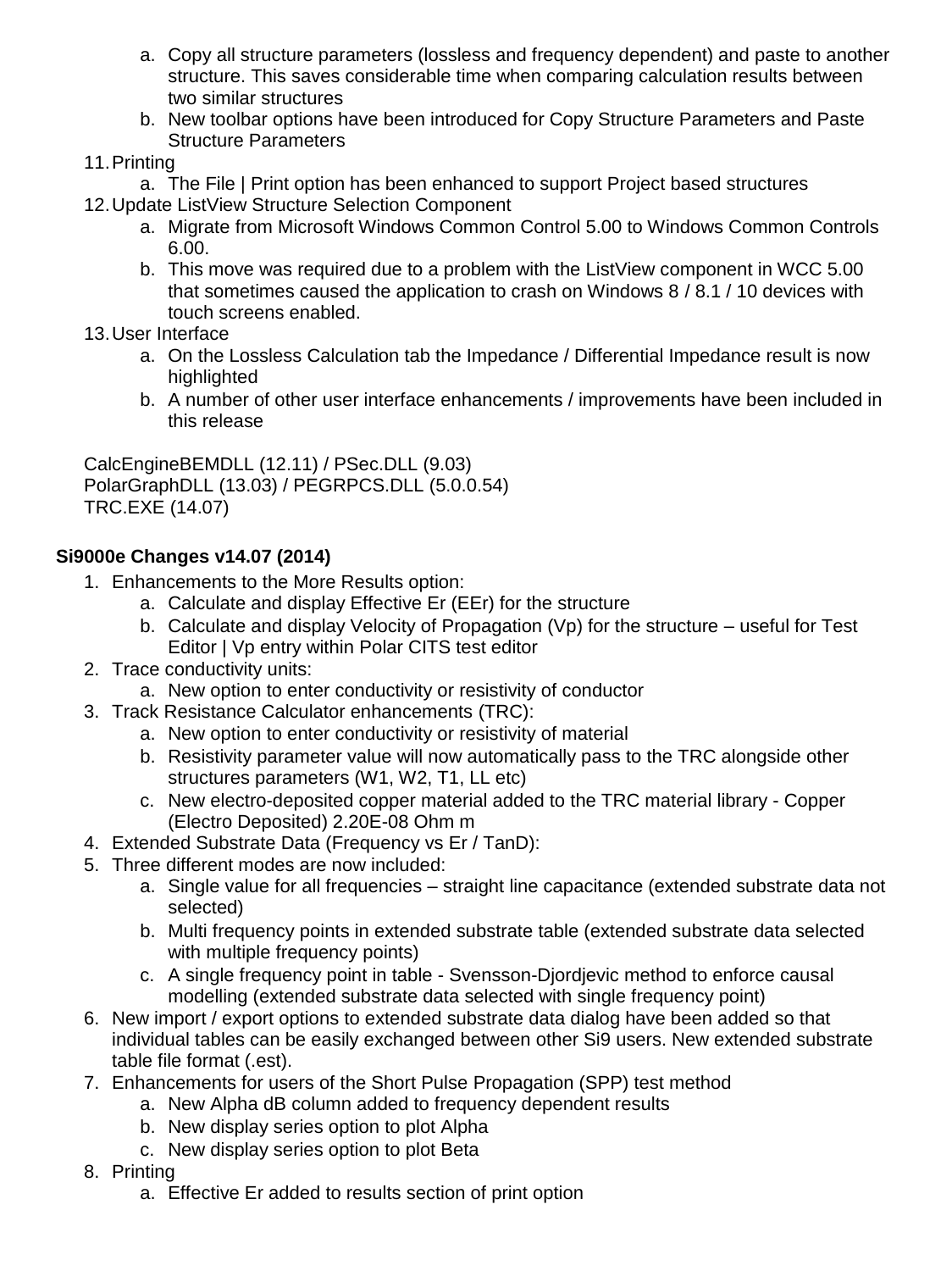- b. Velocity of Propagation added to results section of print option
- c. Right justify parameter values and results to improve clarity of report
- 9. Right-click menu
	- a. A new right-click menu on all result data grids containing 'Copy Results to Clipboard (Excel)' option to export displayed result data
- 10.Via Checks tab
- a. The Via Checks tab is now enabled for both Si8000m and Si9000e users
- 11.Update .Si8 and .Si9 file formats
	- a. Enhance formats to support new features
- 12.User Interface:

A number of user interface enhancements / improvements have been included in this release

CalcEngineBEMDLL (12.11) / PSec.DLL (9.03) PolarGraphDLL (13.03) / PEGRPCS.DLL (5.0.0.54) / TRC.EXE (14.07)

## **Si9000e Changes v13.02 (2013)**

- 1. New Process Window option:
	- a. New feature to specify target impedance with tolerance and then calculate the Minimum, Nominal and Maximum parameter values to meet the Minimum, Nominal and Maximum impedances
	- b. New toolbar option to launch Process Window mode
- 2. New Structures. Eight new coplanar structures have been added:
- 3. Four new Single-Ended Offset Coplanar structures:
	- a. OffsetCoplanarStrips1B2A,
	- b. OffsetCoplanarStrips2B2A,
	- c. OffsetCoplanarWaveguide1B2A,
	- d. OffsetCoplanarWaveguide2B2A
- 4. Four new Differential Offset Coplanar structures:
	- a. DiffOffsetCoplanarStrips1B2A,
	- b. DiffOffsetCoplanarStrips2B2A,
	- c. DiffOffsetCoplanarWaveguide1B2A,
	- d. DiffOffsetCoplanarWaveguide2B2A
- 5. New Sensitivity Analysis option to plot crosstalk results (NEXT / FEXT):
	- a. New option for differential structures
	- b. New graph display series for NEXT, FEXT and NEXT / FEXT on same graph
	- c. New Sensitivity Analysis feature to calculate and plot Zodd / Zeven / Zdiff / Zcommon when using the Constant Impedance vs Changing Parameters feature:
	- d. Useful to users who are designing serial buses that require both the Zdiff and Zcommon to be controlled. e.g. USB specs
- 6. Frequency Dependent Calculation tab enhancements:
	- a. Increased result grid precision scientific notation increased to 3 decimal places
	- b. Increase precision of clipboard formats for Conductor Loss with Roughness and Attenuation with Roughness columns
- 7. Calculation Engine enhancements:
	- a. Improved calculation of low frequency resistance
	- b. Update .Si8 and .Si9 file formats:
	- c. File format changed to support eight new coplanar structures
	- d. Extended Substrate Data checkbox status now saved
	- e. Surface Roughness Compensation checkbox status now saved
- 8. User Interface: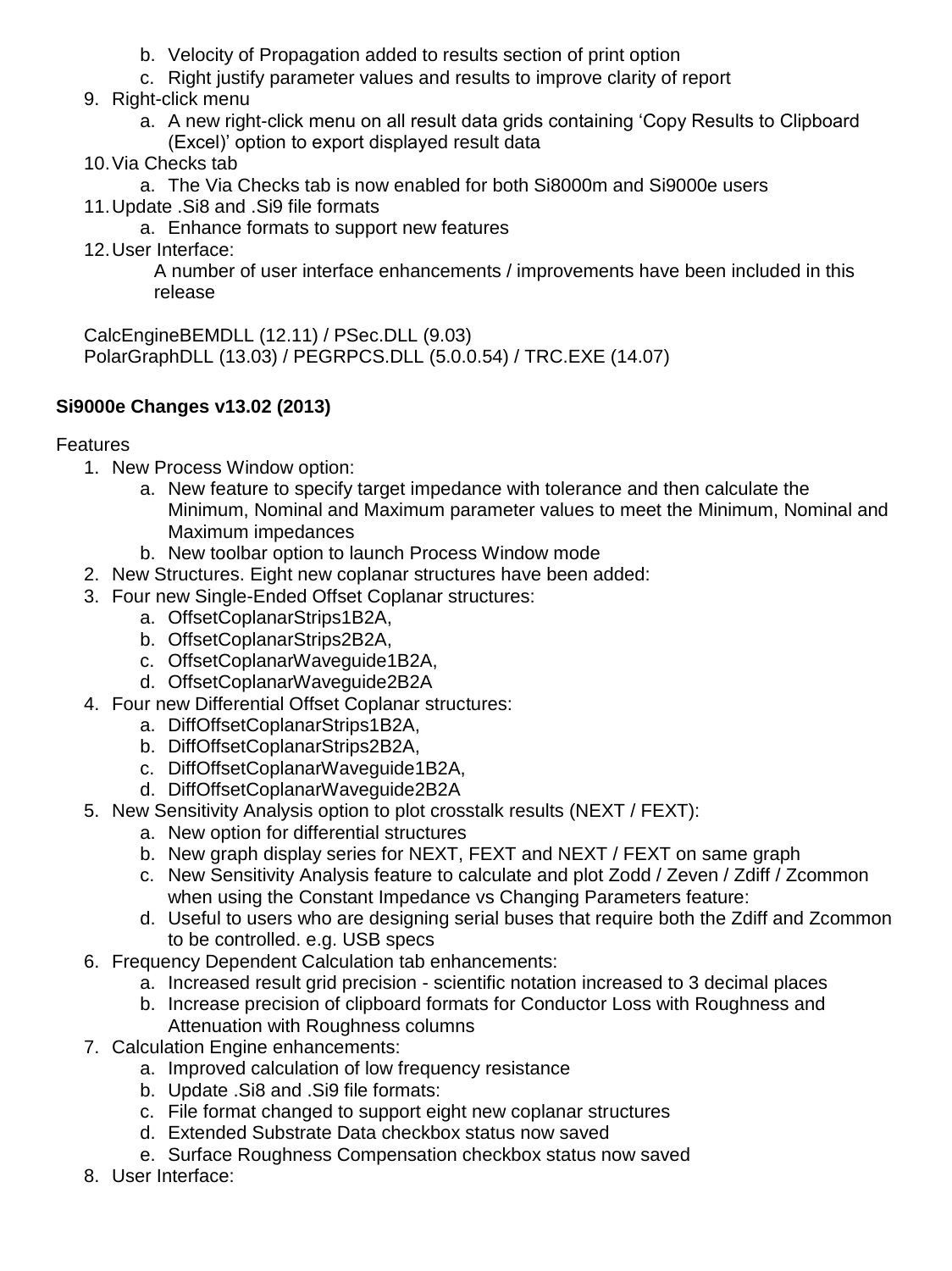A number of user interface enhancements / improvements have been included in this release

CalcEngineBEMDLL (12.11) / PSec.DLL (9.03) PolarGraphDLL (9.02) / PEGRPCS.DLL (5.0.0.54) TRC.EXE (11.01)

## **Si9000e Changes v12.05 (2012)**

## Features

- 1. Closing Application
	- a. An option has been introduced to Cancel the application close event

Fixes:

- 1. Changing goal seek convergence value under the Configuration | Parameters option does not always work correctly - now resolved. 001-00-000242.
- 2. Copy / Paste structure data can sometimes causes an exception error now resolved. 001-00- 000243.
- 3. DiffDualCoatedCoplanarWaveguideWithLowerGND1B and 2B in SiExcel, changing CSEr does not affect the impedance result - now resolved. 001-00-000250.

CalcEngineBEMDLL (10.11) / PSec.DLL (9.03) PolarGraphDLL (9.02) / PEGRPCS.DLL (5.0.0.54) TRC.EXE (11.01)

## **Si9000e Changes v12.01 (2012)**

- 1. Enhance copy / paste structure exchange format (clipboard) to support hatch profile
	- a. Hatch Pitch, Hatch Width, Lower and Upper Hatch Plane flags are now transferred between Si8000m / Si9000e and Speedstack
- 2. Via Check
	- a. A new via check mode has been introduced, with selectable options for Stub and Via
- 3. Extended Substrate Data description change
	- a. Multiple Er / TanD Data is a more appropriate description for this feature
- 4. Via Pad / Anti-Pad Calculation graphic title change
- a. Add Coaxial to the name to indicate the calc technique used and reduce confusion
- 5. Introduce warning if TRC or Si Excel Interface files are not found
	- a. In previous versions of the Si8000m / Si9000e, if the path to the file was incorrect selecting the Toolbar icon resulted in nothing happening. Now an error message / guidance text will be displayed
- 6. New Graph Style option introduced to allow the selection of a colour scheme for graphs that is more appropriate for screen grabs and projectors
	- a. Option available from Configuration menu
	- b. Support for frequency dependant, sensitivity analysis and s-parameter graph options c. Fixes:
- 7. Unable to edit items in the Extended Substrate Data tables when using German Windows XP now resolved

CalcEngineBEMDLL (10.11) / PSec.DLL (9.03) PolarGraphDLL (9.02) / PEGRPCS.DLL (5.0.0.54) TRC.EXE (11.01)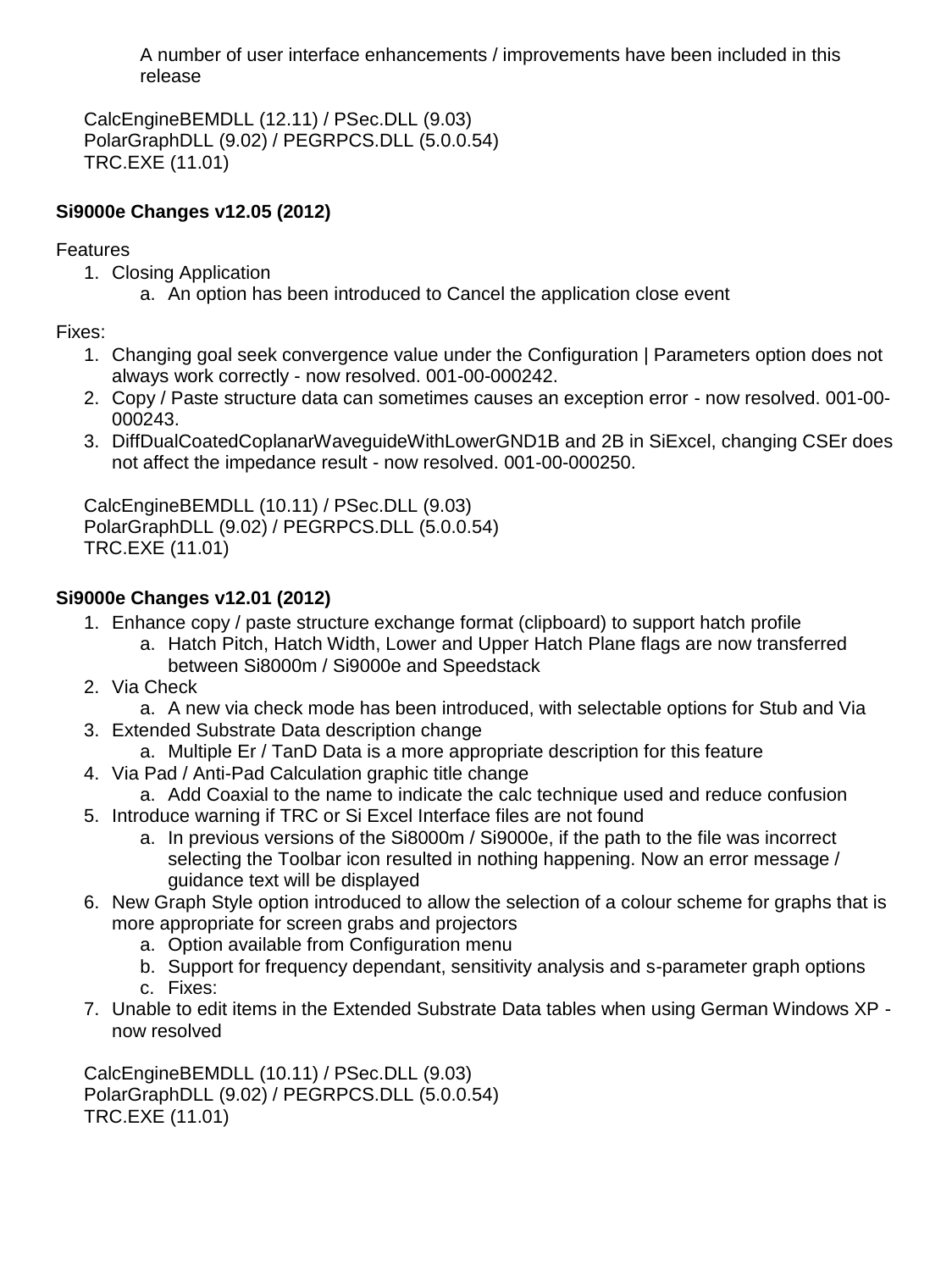## **Si9000e Changes v11.04 (2011)**

Features

- 1. Surface Roughness Compensation enhancements:
	- a. Support for multiple surface roughness parameters, the number of parameters being dependent upon the number of conductor surfaces on the structure chosen
	- b. The "All Losses with Roughness" graph has been removed. The "All Losses" graph will now include the With Roughness data if the Use Roughness Compensation checkbox is selected

CalcEngineBEMDLL (10.11) / PSec.DLL (9.03) PolarGraphDLL (9.02) / PEGRPCS.DLL (5.0.0.54) TRC.EXE (11.01)

## **Si9000e Changes v11.01 (2011)**

- 1. Track Resistance Calculator (TRC):
	- a. New add-on available for the Si8000m / Si9000e to calculate DC resistance of a track
	- b. Current structure W1, W2, T1 and LL parameters automatically passed from current selected structure to the TRC
	- c. The Track Resistance Calculator is protected with a separate licence feature (SI\_TRC)
	- d. The Licence Options facility has been enhanced to enable / disable this feature
	- e. More details available in the following application note: http://www.polarinstruments.com/support/cits/AP144.html
- 2. Startup Mode:
	- a. A new Configuration | Startup Mode option has been introduced to specify which tab is displayed when the application is opened
- 3. Hatch Plane Support (XFE) Enhancements:
	- a. For stripline structures hatch mode now supports solid plane / hatched plane combinations
	- b. New toolbar icons to enable hatch mode independently for lower and upper planes
- 4. Sensitivity Analysis Process Window option:
	- a. Constant Impedance vs Changing Parameters facility now has an option to calculate the minimum and maximum impedance (process window), in addition to the existing nominal target impedance.
	- b. When this option is enabled the sensitivity analysis graphing and results tables are updated to present the three resulting data sets
- 5. Via Pad / Anti-Pad Calculation (Via Checks tab):
	- a. Calculates the impedance for the specified via pad / anti-pad sizes as the transmission line passes through the reference plane
	- b. The calculation will determine the effect of the via pad size in relation to the anti-pad size
	- c. More details available in the following application note: http://www.polarinstruments.com/support/si/AP8178.html
- 6. Calculate the effect of Surface Roughness through to the frequency dependent RLGC / S-Parameter data:
	- a. The BEM CalcEngine has now been enhanced to include this feature
- 7. User Interface:

A number of user interface enhancements / improvements have been included in this release

Fixes:

1. CalcEngine: A problem with the Differential Embedded Coplanar 2B1A structure has been resolved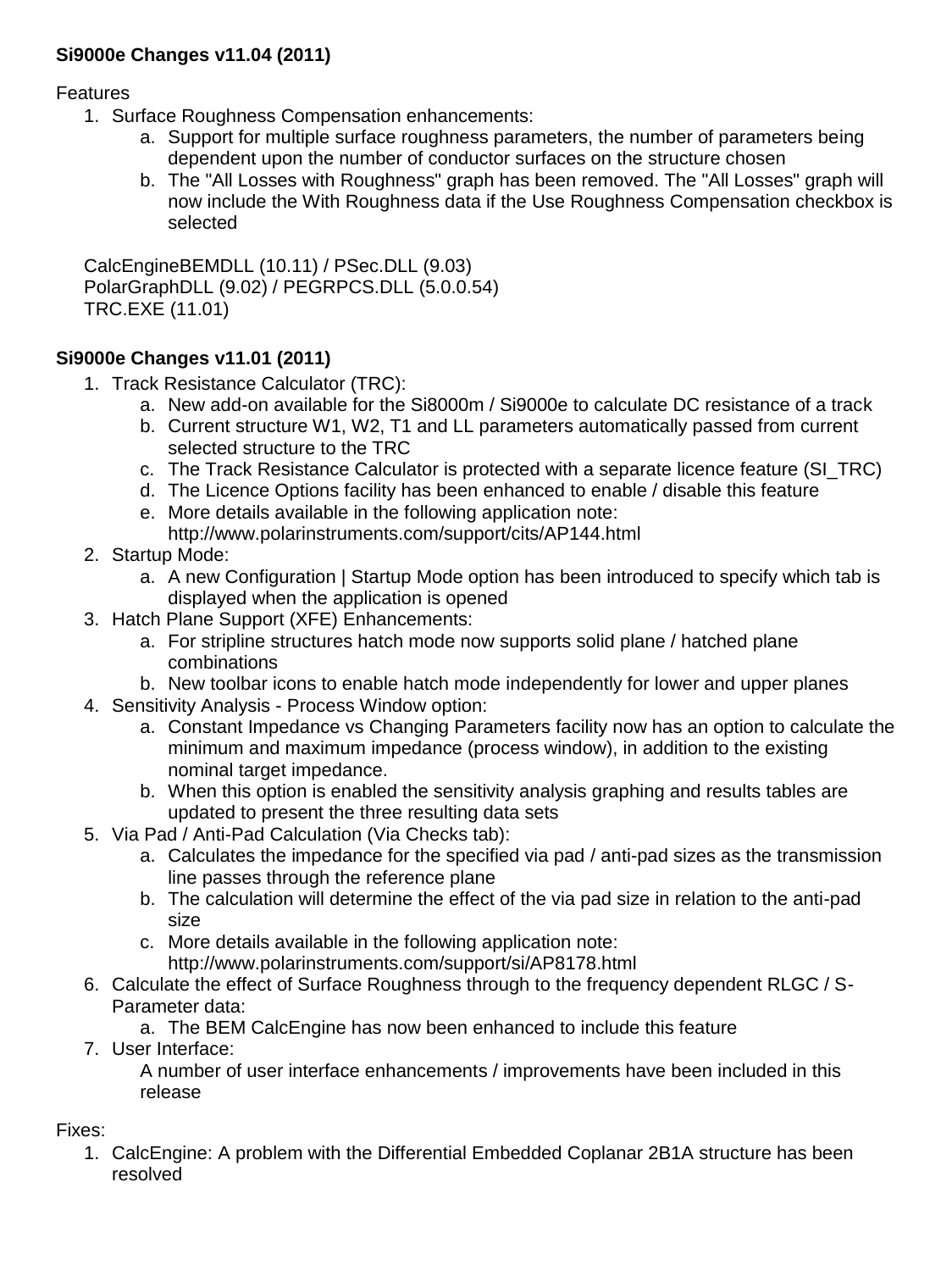- 2. Goal Seek: When using differential structures with the Constant Pitch option an error sometimes occurred when goal seeking parameters other than W2. This has been resolved.
- 3. Frequency Dependent Calculation: Setting the Frequency Minimum (FMin) and Frequency Maximum (FMax) to the same value sometimes caused an error. This has been resolved.

CalcEngineBEMDLL (10.11) / PSec.DLL (9.03) PolarGraphDLL (9.02) / PEGRPCS.DLL (5.0.0.54) TRC.EXE (11.01)

## **Si9000e Changes v10.07 (2010)**

### Features

- 1. New Si Excel Interface:
	- a. Now licensed to work with Si8000m or Si9000e
	- b. Delivered with the Si8000m and Si9000e installer
	- c. Requires new SI\_EXCEL licence feature
	- d. New toolbar option to launch Si Excel Interface

CalcEngineBEMDLL (9.11) / PSec.DLL (9.03) PolarGraphDLL (9.02) / PEGRPCS.DLL (5.0.0.54)

## **Si9000e Changes v10.06 (2010)**

## Features

- 1. Hatch Plane Support (XFE) Feature:
	- a. Adjust Lossless Calculation / Sensitivity Analysis results to compensate for the effect of Hatch Planes
	- b. New Hatch Configuration option provides facilities to define hatch pattern
	- c. Hatch Plane mode is protected with a separate licence feature (SI\_XFE)
	- d. New Licence Options facility to enable / disable licence features
- 2. Parameter Up / Down Options:
	- a. On the Lossless Calculation tab, when using the up / down arrows the software now only updates W2 when W1 is altered. W2 parameter worked independently.
	- b. The value in the Lower Trace Width Etch Factor, found under the Configuration | Parameters dialog, is used when calculating the difference between W1 / W2 and G1 / G2
- 3. Flexible Beta Structures removed:
	- a. FlexiCoatedMicrostrip1B
	- b. FlexiEmbeddedMicrostrip1B2A
	- c. FlexiOffsetStripline1B2A

CalcEngineBEMDLL (9.11) / PSec.DLL (9.03) PolarGraphDLL (9.02) / PEGRPCS.DLL (5.0.0.54)

## **Si9000e Changes v10.01 (2010)**

- 1. Interactive Graphs:
	- a. It is now possible to pick a data point on a Sensitivity Analysis and Frequency Dependent graphs and the resultant point info is displayed.
	- b. A grabber hand icon will be displayed when the mouse hovers over a data point. On picking the data point the Picked Data Point Information will update with the appropriate information.
- 2. Parameter Up / Down Options: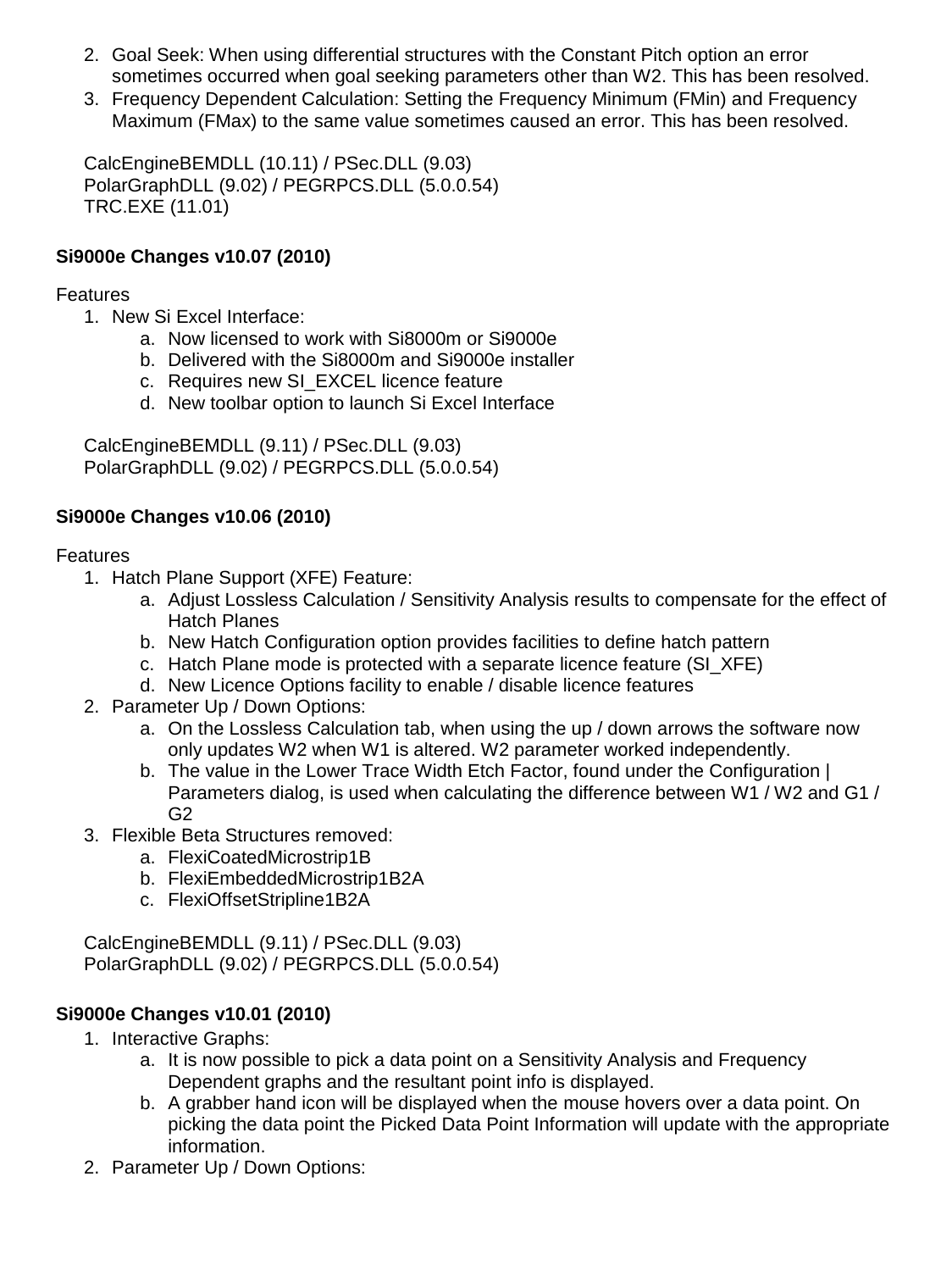- a. On the Lossless Calculation tab, when using the up / down arrows the software now updates W1 / W2 or G1 / G2 simultaneously. Previous the parameters worked independently.
- b. The value in the Lower Trace Width Etch Factor, found under the Configuration I Parameters dialog, is used when calculating the difference between W1 / W2 and G1 / G2
- 3. Frequency Entry:
	- a. A new Frequency Entry option now exists where it is possible to specify the start and end frequency and an increment. The software then calculates the necessary frequency steps so that each calculation point falls exactly on the frequency increment. eg. every 100 MHz.
	- b. This new feature is accessible by using the Set... option on the Frequency Dependent tab
- 4. Solver Accuracy Mode:
	- a. A new option has been added to the Configuration menu to switch the solver accuracy between Default and Enhanced modes.
	- b. The Enhanced Mode is especially useful when calculating fine Trace Thickness geometries.
	- c. Enhanced Mode will increase calculation times
- 5. Import Touchstone Format:
	- a. This new option is accessible by using the File | Import Touchstone Format menu selection.
	- b. It is possible to import a Touchstone file containing S-Parameter data, with options to display just the Touchstone data or combine this data with the current selected structures S-Parameter data.
	- c. A Touchstone file may be exported from the Si9000e using the File | Export Touchstone Format option, and this makes it possible to compare two sets of modelled data on the same graph.
	- d. When overlaying the two sets of data the software will automatically check that the frequency range of the calculated data matches that of the Touchstone data, and if this isn't the case an option will be displayed offering an adjust and recalculate function.

CalcEngineBEMDLL (9.11) / PSec.DLL (9.03) PolarGraphDLL (9.02) / PEGRPCS.DLL (5.0.0.54)

## Fixes:

1. CalcEngine Fix: A problem relating to the Edge Coupled Offset Stripline 2B1A1R structure has been resolved

## **Si9000e Changes v9.07 (2009)**

- 1. My Structures:
	- a. A new My Structures user-definable structure group has been introduced to the main toolbar
	- b. The new Structure Configuration option allows the nomination of structures to be included in the My Structures group
- 2. Structure Name Alias:
	- a. Facilities have been provided to allow the structure names to be replaced. The new alias name is used within the structure list, structure image and graphs
	- b. The new Structure Configuration option provides facilities to add structure name aliases for each structure
- 3. Loss Budget Selector: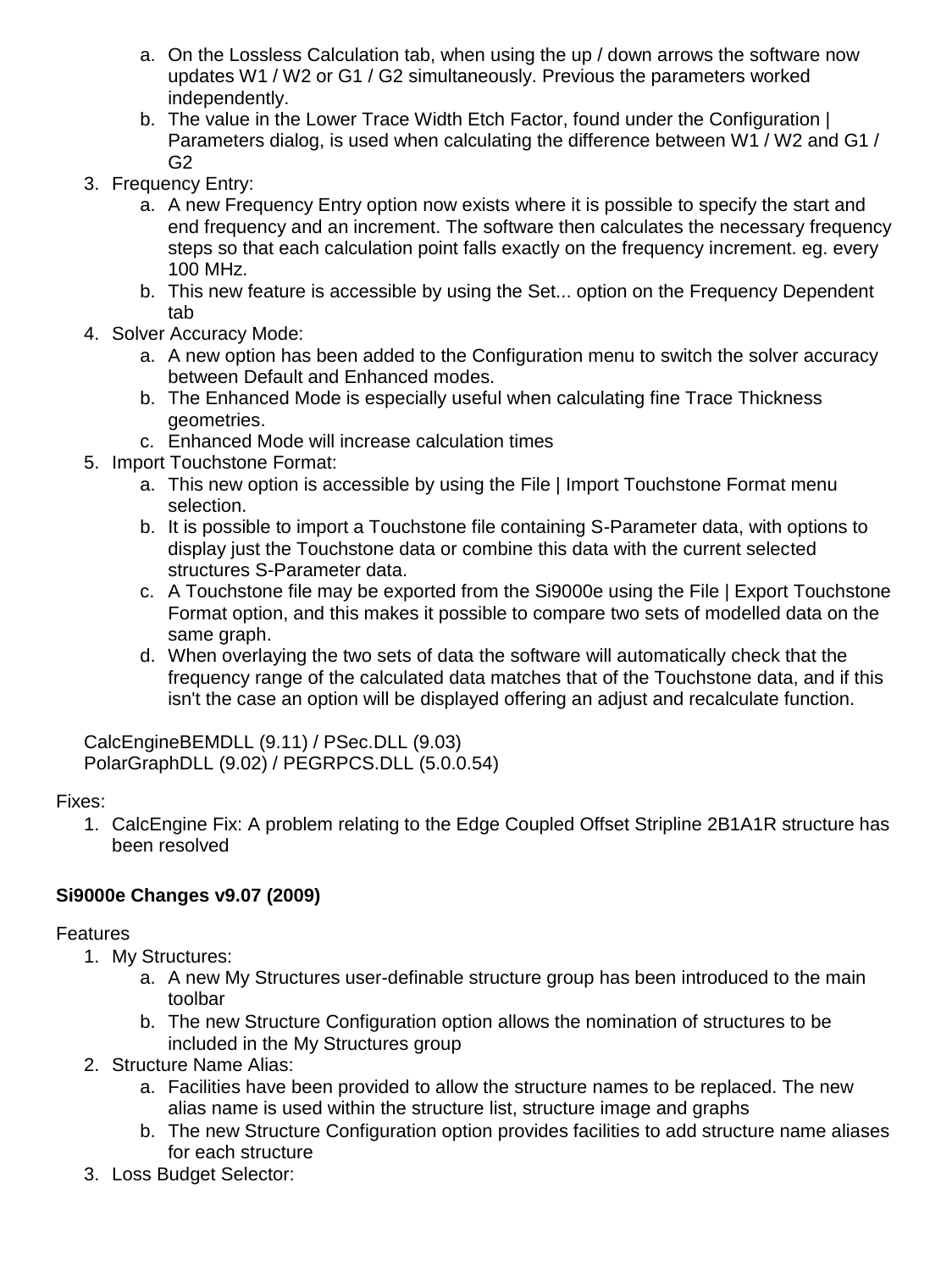- a. A new a feature to allow for the selection of a Loss Budget from a user-definable table has been added. The selected Loss Budget is then plotted on the All Losses graphs
- b. The new Loss Budget Configuration option provides facilities to add up to 100 different entries within the Loss Budget table
- 4. Extended Substrate Data Enhancement:
	- a. Within the CalcEngine there have been enhancements to the extrapolation code, to improve the causality of our field solver.

CalcEngineBEMDLL (9.03) / PSec.DLL (9.03) PolarGraphDLL (9.02) / PEGRPCS.DLL (5.0.0.54)

## **Si9000e Changes v9.04 (2009)**

- 1. 3 Flexible Structures introduced:
	- a. FlexiCoatedMicrostrip1B
	- b. FlexiEmbeddedMicrostrip1B2A
	- c. FlexiOffsetStripline1B2A
	- d. These structures are protected with a separate licence (Si-flexible). Frequency dependent calculation not current supported on flexible structures.
- 2. Sensitivity Analysis:
	- a. Plot sensitivity against 2 variables
	- b. 3D graphing functionality
- 3. Export to Clipboard Enhancements:
	- a. Add Surface Roughness value to clipboard header
	- b. Add S-Parameter source and load termination values to clipboard header
- 4. Si8000m / Si9000e Database Format (.Si8 / .Si9)
	- a. Alter Si8000m / Si9000e Database formats to support the new Flexible Structures

### Fixes:

- 1. CalcEngine Fix: Problem related to the ratio of value of C1, C2 and T1. Differential Coated Coplanar Waveguide with Ground 1B & Differential Coated Coplanar Waveguide with Ground 2B
- 2. CalcEngine Fix: Problem related to Broadside goal seek.
- 3. Fix: On some differential structures, when using the frequency dependent calculation, the software crashed with an overflow error if the calculation was terminated using the Stop button on the Even Mode (2nd pass) calculation.
- 4. Fix: Skin Depth result, when presented in inches, was wrong due to a metric / imperial conversion error.
- 5. Fix: TouchStone renamed to Touchstone. Incorrect capitalisation.

CalcEngineBEMDLL (9.03) / PSec.DLL (9.03) PolarGraphDLL (9.02) / PEGRPCS.DLL (5.0.0.54)

## **Si9000e Changes v9.02 (2009)**

- 1. Low Frequency Support
	- a. Updated Calculation Engine now supports lower frequencies
- 2. New Via Stub Check tab. Three modes supported:
	- a. Stub Length, Effective Er and Bit Rate Frequency
	- b. Stub Length, Effective Er and Single Frequency
	- c. Stub Length, Effective Er and Rise Time
- 3. S-Parameters: New S-Parameter User Interface Options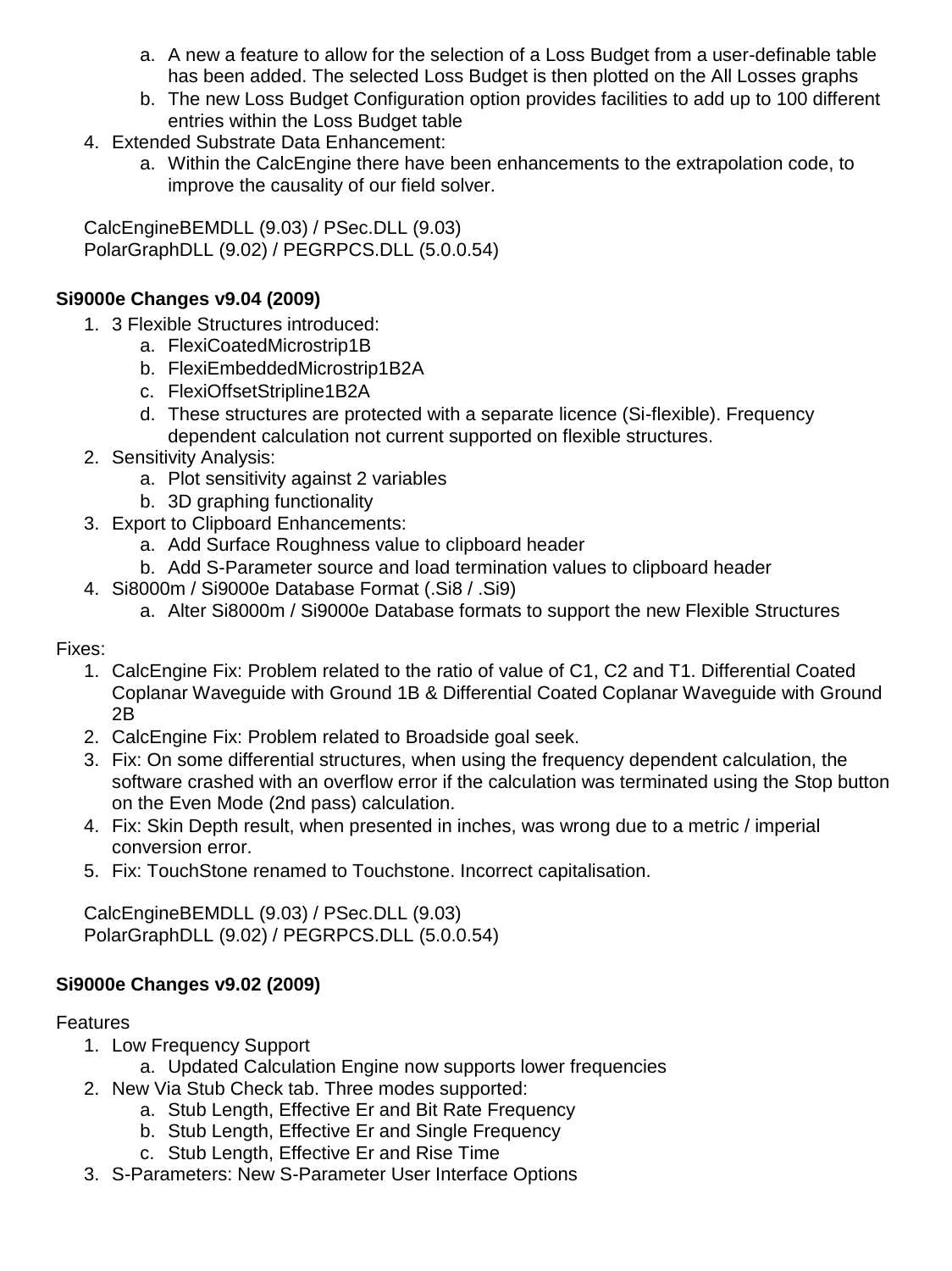- a. New graphing tabs for 2 Port, 4 Port and Mixed Mode
- b. New data tabs for 2 Port, 4 Port and Mixed Mode
- c. New 2 Port 2 x 2 graphing matrix option (Graph All)
- d. New 4 port 4 x 4 graphing matrix option (Graph All)
- e. New mixed mode 4 x 4 graphing matrix option (Graph All)
- f. S-Parameter Frequency Steps moved from frequency dependent parameter list into its own position within the S-Parameter Configuration
- 4. S-Parameters: New Specifiable Source and Load Impedance options
- 5. S-Parameters: New Mixed Mode S-Parameters tabs
	- a. Option introduced to present 4 port S-Parameters as mixed mode
- 6. S-Parameters: New Numbering Mode
	- a. Option introduced to switch 4 port S-Parameter numbering mode between Modern and Classic
- 7. Export: New / Updated export options
	- a. New Export S-Parameter Data option. Provides options to export S-Parameter data into multiple formats
	- b. Export TouchStone Format updated
	- c. Export W-Element Format updated
- 8. Application Information
	- a. New "i" buttons introduced to explain option usage which includes a graphic and link to web-based application note
- 9. Si8000m / Si9000e Database Format (.Si8 / .Si9)
	- a. Alter Si8000m / Si9000e Database formats to support the new S-Parameter Configuration options
- 10.Licence Change
	- a. Update licensing to use FLEXlm v10.8.7

CalcEngineBEMDLL (8.10) / PSec.DLL (8.09) PolarGraphDLL (8.08) / PEGRPCS.DLL (5.0.0.54)

## **Si9000e Changes v9.01 (2008)**

- 1. 12 new dual coated structures introduced:
	- a. Dual Coated Microstrip 1B
	- b. Dual Coated Microstrip 2B
	- c. Edge Coupled Dual Coated Microstrip 1B
	- d. Edge Coupled Dual Coated Microstrip 2B
	- e. Dual Coated Coplanar Strips With Lower Ground 1B
	- f. Dual Coated Coplanar Strips With Lower Ground 2B
	- g. Dual Coated Coplanar Waveguide With Lower Ground 1B
	- h. Dual Coated Coplanar Waveguide With Lower Ground 2B
	- i. Differential Dual Coated Coplanar Strips With Lower Ground 1B
	- j. Differential Dual Coated Coplanar Strips With Lower Ground 2B
	- k. Differential Dual Coated Coplanar Waveguide With Lower Ground 1B
	- l. Differential Dual Coated Coplanar Waveguide With Lower Ground 2B
- 2. Surface Roughness Compensation:
	- a. The frequency dependent tab has the new option that allows a Root Mean Square value to be entered for roughness in the current selected units.
	- b. Two additional columns in the Single Ended / Odd Mode / Even Mode tabs for "Conductor Loss with Roughness" and "Attenuation with Roughness".
	- c. A new All Losses with Roughness graph has also been introduced.
- 3. S-Parameters.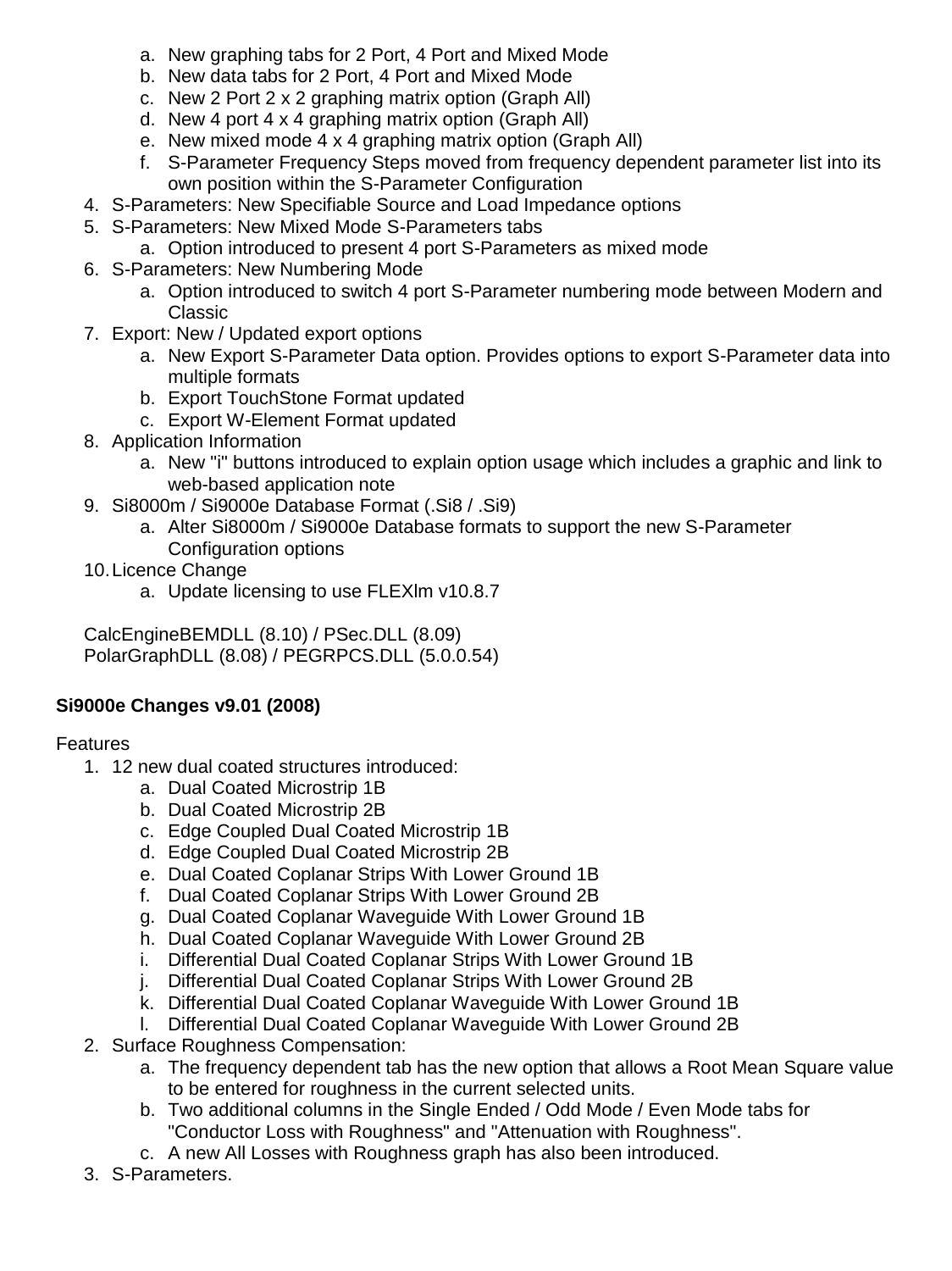- a. More informative columns headings for S-Parameters. A "Click here for info" option has
- also been introduced to provide a graphic and link to a web-based application note.
- 4. Application Information
	- a. New "i" buttons introduced to explain option usage which includes a graphic and link to web-based application note
- 5. Clipboard Copy / Paste to SB200 / Speedstack: (Speedstack v3.2 and above)
	- a. Improved link with both applications automatically switching to the correct matching units when using the Copy / Paste functions
- 6. Si8000m / Si9000e Database Format (.Si8 / .Si9):
	- a. Alter Si8000m / Si9000e Database formats to support the new dual coated structures
- 7. General Application Enhancements / Fixes:
	- a. 4 port S-Parameter calculation correction
	- b. Improvements to existing coated structure calculations
	- c. Japanese language pack correction for the +/- symbol
	- d. New layout for Configuration screen to support dual coated parameters (CS1, CS2, CS3, CSEr)

CalcEngineBEMDLL (8.05) / PSec.DLL (1.90) PolarGraphDLL (1.50) / PEGRPCS.DLL (5.0.0.54)

## **Si9000e Changes v9.00 (2008)**

### Features

- 1. Sensitivity Analysis:
	- a. Add new Constant Impedance vs Changing X / Y Axis Parameters option
	- b. Rename existing functionality to Impedance vs Changing X Axis Parameter to distinguish the two methods
- 2. Lossless Calculation Tab:
	- a. Add Tolerance Mode option to switch between absolute and percentage tolerance
	- b. Add Parameter Snap facilities to round parameter values by the Snap Value
	- c. Add UpDown buttons to adjust the parameter values by the Snap Value
	- d. Introduce the Snap Value for each parameter in the Configuration dialog
- 3. Si8000m / Si9000e Database Format (.Si8 / .Si9):
	- a. Alter Si8000m / Si9000e Database formats to support the Snap Value Configuration and Tolerance Mode
	- b. Alter the Open Database code to overcome the issue caused when exchanging files between users who have different language packs installed
- 4. Clipboard Copy / Paste to SB200 / Speedstack:
	- a. Add support for an extended Speedstack clipboard format to accept new adjustment factor fields
- 5. Goal Seeker:
	- a. Goal Seek Constant Pitch option now has improved support for Differential Coated Structures. "Mask is flooding space between signal traces" warning is now less likely to occur
- 6. Licence Change:
	- a. New User Interface Licence introduced
- 7. General Application Enhancements:

A number of other user interface enhancements have been introduced

CalcEngineBEMDLL (3.30) / PSec.DLL (1.80) PolarGraphDLL (1.50) / PEGRPCS.DLL (5.0.0.54)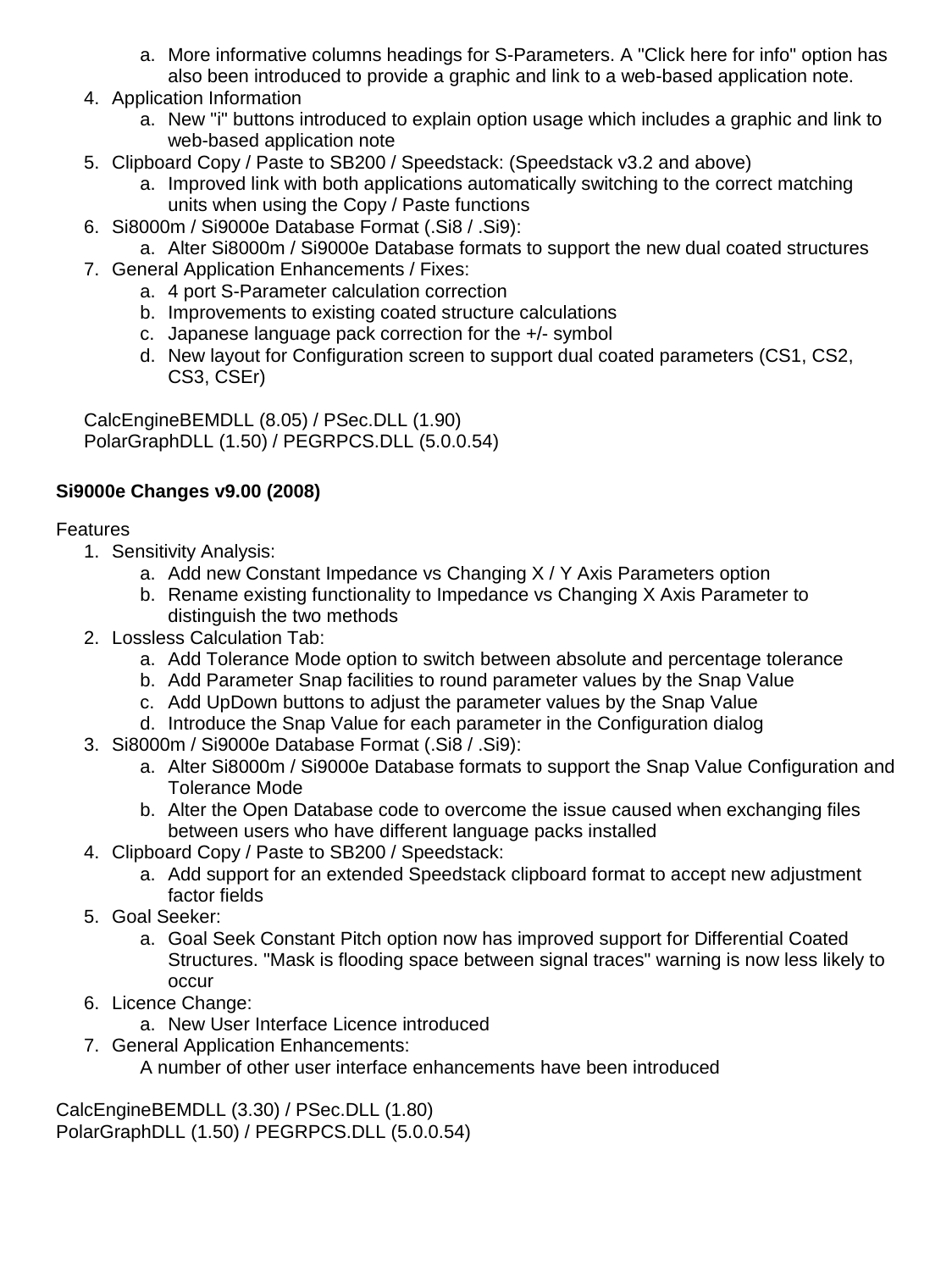### **Si9000e Changes v8.00**

Features

- 1. New Sensitivity Analysis tab:
	- a. Provides options to calculate and plot impedance against a specified structure parameter
	- b. Allows Target Impedance to be specified
	- c. When calculating differential structures multiple impedances may be plotted on same graph
	- d. Result data calculated may be exported to clipboard in an Excel compatible format using the Edit - Copy Current Result Tab to Clipboard option
	- e. Graphs produced may be maximised, printed or exported to jpeg format
- 2. Frequency Dependent tab:
	- a. New option to specify a Loss Budget value and plot on the All Losses graph
- 3. General Application Enhancements:
	- a. File associations are now correctly supported for Si9000 Database (.Si9) files
	- b. Graph axis and data series text colour has been changed for improved readability
	- c. Quick Solver 12 toolbar option removed
	- d. Edit Copy Current Input Parameters To Clipboard option introduced to Si9000. Takes the structure input parameters and formats them suitably for the Si8000 Excel interface
	- e. Other minor user interface changes

CalcEngineBEMDLL (3.30) / PSec.DLL (1.80) PolarGraphDLL (1.30) / PEGRPCS.DLL (5.0.0.54)

## **Si9000e Changes v7.10**

### Features

- 1. Export W-Element HSPICE Format
- 2. Increase 3 decimal point precision on scientific notation for Copy to Clipboard functions
- 3. Change default S-Parameter Steps to 200
- 4. Add Glossary to Help menu
- 5. Append /line to column headers, graph axis and Copy to Clipboard format when Result Presentation is /Length of Line
- 6. Following feedback regarding our Kf / FEXT result, make code changes to calculation function
- 7. Add units to Kf on Crosstalk tab
- 8. FEXT has a maximum limit value Vf=0.5Vin
- 9. Correct Copy to Clipboard functions: to work correctly with Singled Ended SPICE RLGC and Differential Even Mode tabs
- 10.Correct Touchstone output format
- 11.Alter graph source data when using Differential mode for Inductance, Resistance, Capacitance and Conductance
- 12.Suppress differential mode graph option when plotting S-Parameter data
- 13.Correct Edge Coupled Embedded Microstrip 1E1B2A structure
- 14.Correct Goal Seeker for W1 / W2 (etch factor orientation) when using 1E structures
- 15.Er==1 sometimes results in infinity errors. Alter Calc Engine error handler

## **Si9000e Changes v7.00**

Features

1. Near end and far end crosstalk coefficients, Kb, Kf and FEXT now displayed within interface on separate tab for differential structures (symmetrical / 2 trace structures)